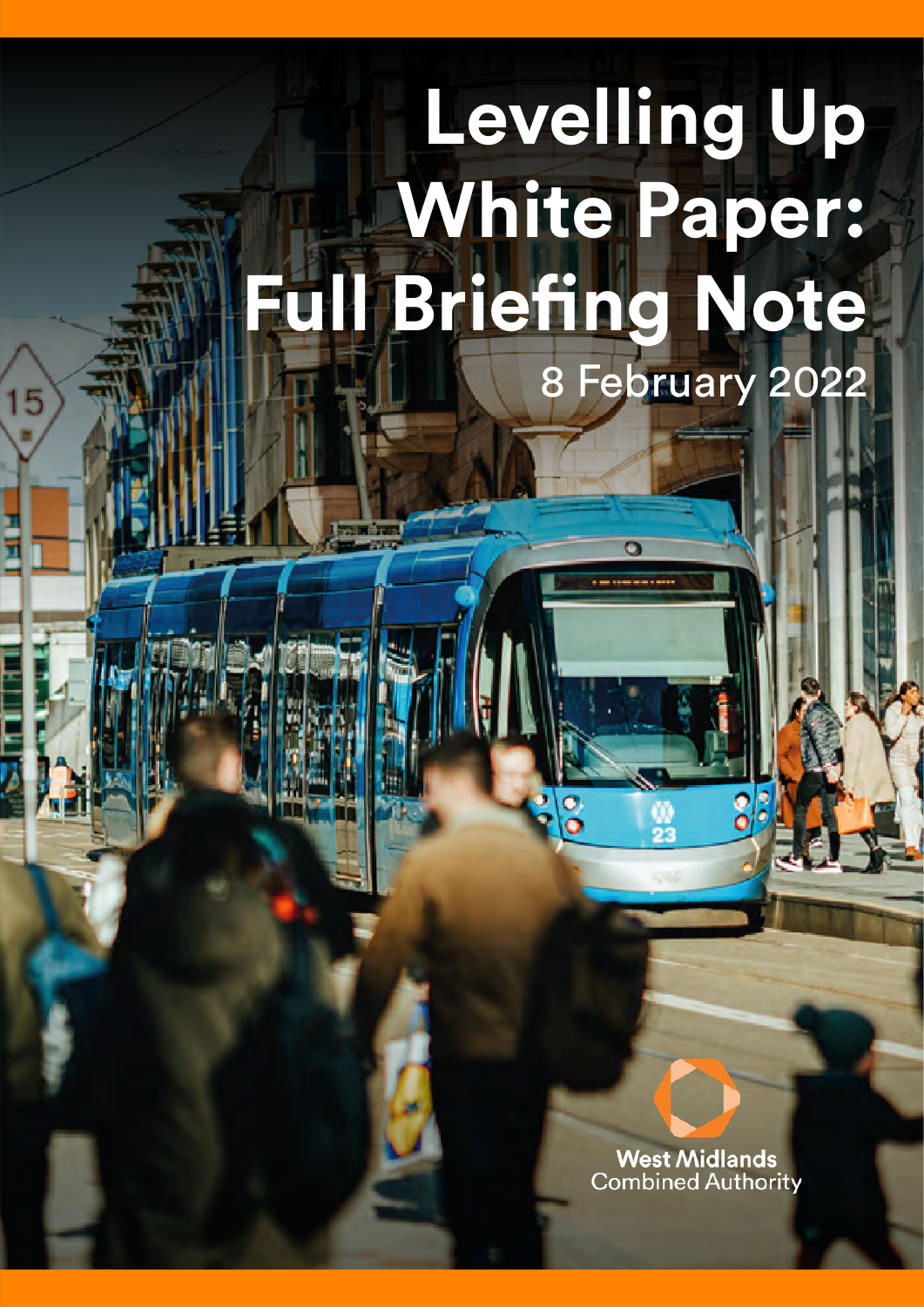## **Introduction**

This briefing note has been developed by the WMCA's Policy Working Group to analyse the key announcements from the Levelling Up White Paper, published Wednesday 2 February. This note serves to breakdown the main elements of the White Paper announcements, extrapolating many of the implications for the West Midlands, with additional context and comment where appropriate. It does not attempt to be completely comprehensive.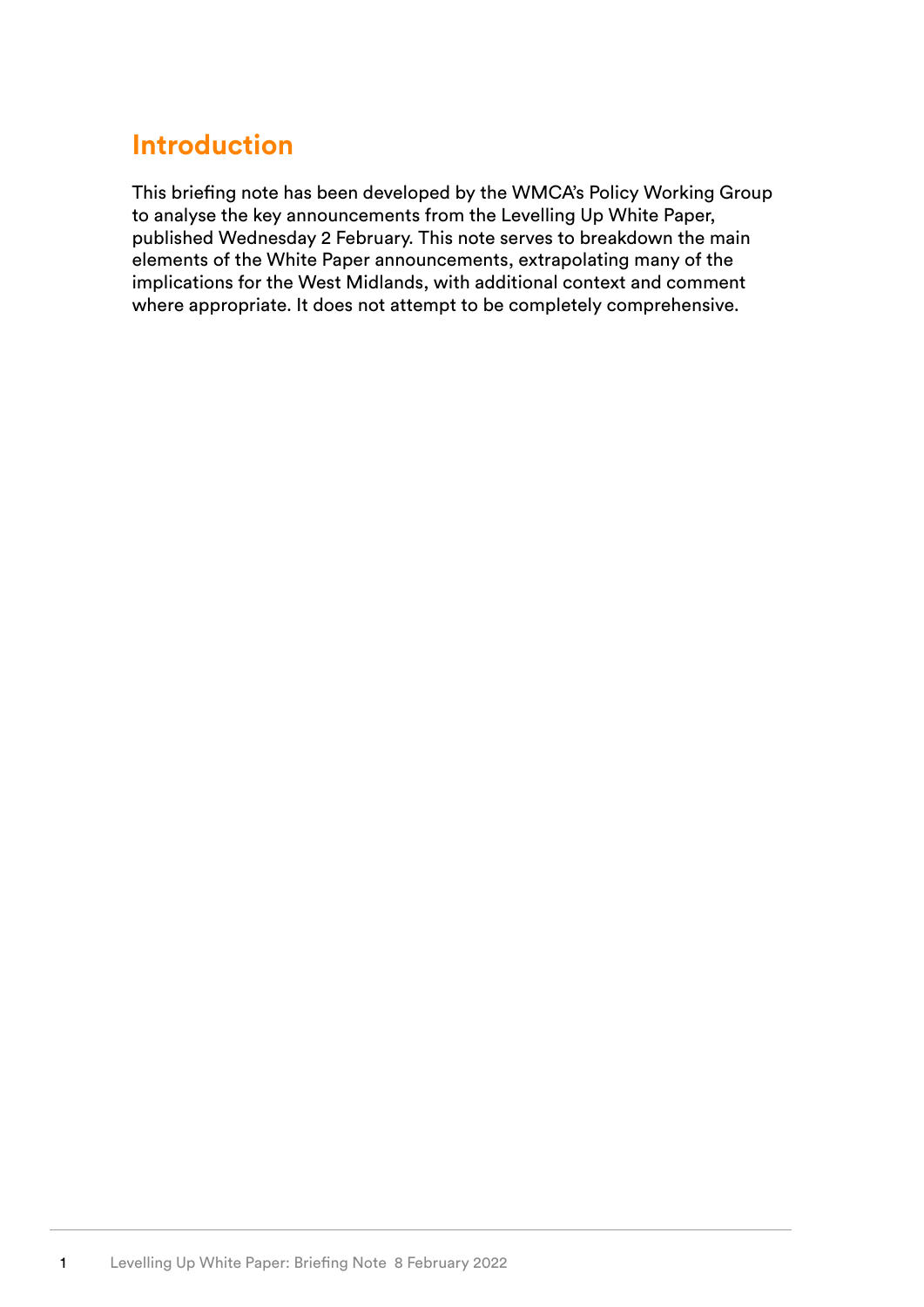#### **System Change: A New Policy Regime for Levelling Up 1**

The Levelling Up White Paper runs to 332 pages and is intended to tackle the stark geographical inequality in the UK. It is founded on the principle that to achieve this the programme will need to be "broad, deep and long-term". It provides significant critique of the failures of past policies, summarising these failures as a lack of:

- longevity and policy sufficiency
- policy and delivery coordination
- local empowerment
- evidence, monitoring and evaluation.
- transparency and accountability

The White Paper attributes the lack of longevity and policy sufficiency to a failure to "provide the stability and predictability necessary to nurture long-term investment by the private sector and civil society". This uncertainty also creates difficulties for programming by public sector bodies, who could not plan or budget for the long term. The White Paper recognises that the centralised nature of decision-making has hampered past efforts to level up, and says the Government "under-utilises local knowledge, fails to cultivate local leadership and has often meant anchor institutions in local government have lacked powers, capacity and capability." It also provides significant critique of 'standard economic theory'.

To address these issues, the White Paper sets out five mutually reinforcing pillars that provide the framework for future success.

- Firstly, the Government will set **medium term ambitious missions** to provide consistency and clarity over the levelling-up policy aims. (See below).
- Secondly, the decision-making in central government will be reoriented to align policies with the levelling up agenda and **hardwire spatial considerations across Whitehall.**
- Third, the UK Government will **empower decision-makers in local areas** by giving leaders and businesses the resources that they need.
- Fourthly, the UK Government will change its approach to **data and evaluation** to make local decision-making better. The Office for National Statistics' Subnational Data Strategy aims to improve the UK's subnational data, mapping local economic geographies and helping improve transparency to the public.
- Fifthly, the UK Government will create **a new regime to oversee its levelling missions** creating a duty to publish an annual report which will analyse progress, as well as a new Levelling Up Advisory Council.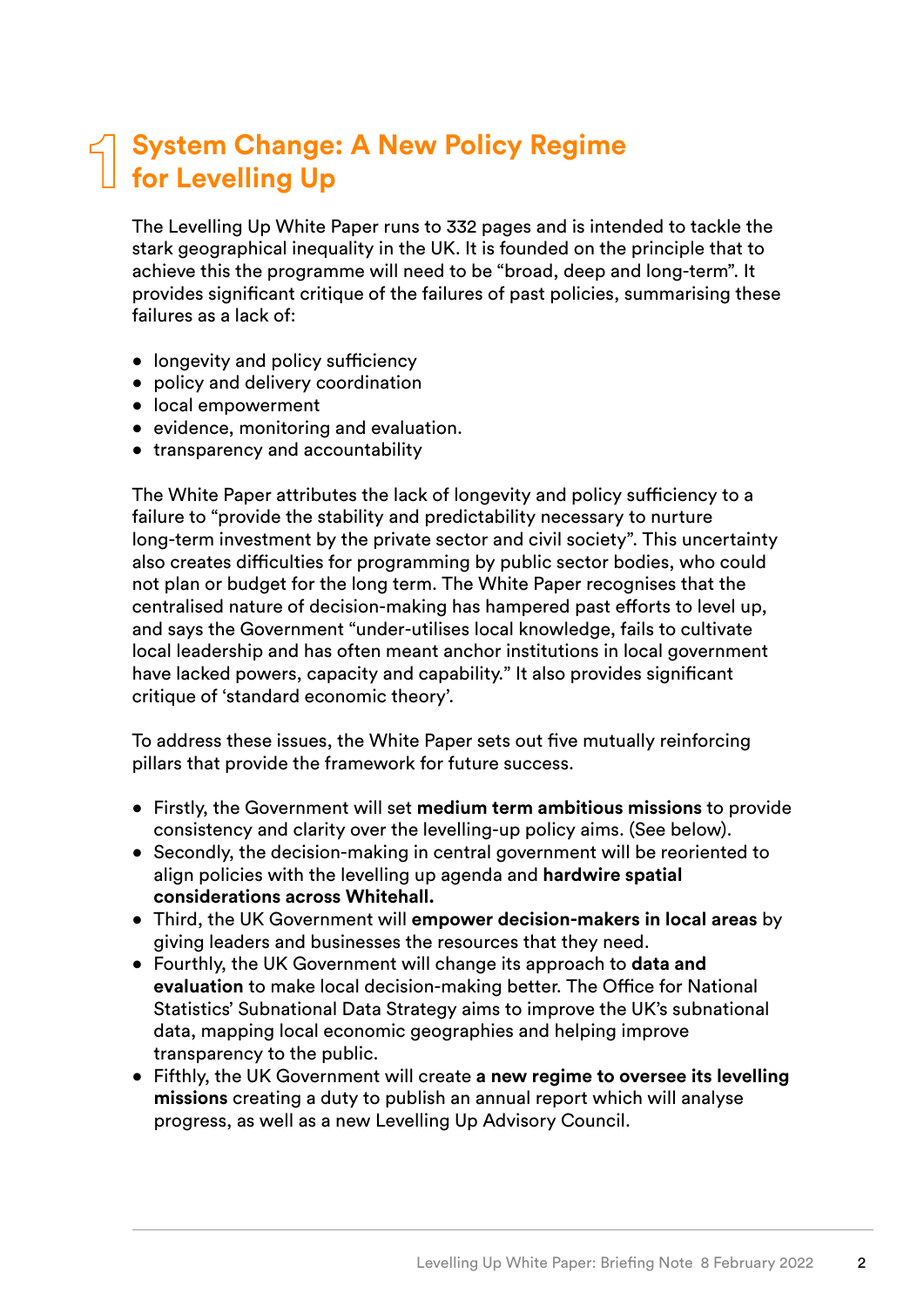The White Paper also highlights six 'capitals' that contribute to driving levelling up:

- physical capital
- human capital
- intangible capital
- financial capital
- social capital
- institutional capital

When these six factors come together places benefit from having highly skilled people, outstanding schools, good roads and public transport systems, and fast internet. In places whereby these factors don't, the pride in local communities declines as well as the overall quality of life and living experience.

There is extensive analysis of these factors in the White Paper. At a very general level, the West Midlands could be identified as an 'average' performer in relation to other regions. However, the region has some notable weaknesses including:

- In terms of human capital: it has three LAs meeting three of the following criteria - the bottom quartile for level 3+ equivalent skills in the adult population, Gross Value Added (GVA) per hour worked, Median Gross Weekly Pay and healthy life expectancy.
- In terms of social capital: all 7 WM LAs, life satisfaction is in the bottom three quintiles, community need is in the highest two quintiles, and people's satisfaction with their local area is the lowest of all regions at 74%.

#### **The 12 Missions to Level Up the UK**

The vision for Levelling Up is incorporated into 12 'Missions', as below. These have been aligned with WMCA Aims and Objectives in Annex 3.

- 1. By 2030, **pay, employment and productivity** will have risen in every area of the UK, with each containing a globally competitive city, with the gap between the top performing and other areas closing.
- 2. By 2030, **domestic public investment in Research & Development** outside the Greater South East will increase by at least 40% and at least one third over the Spending Review period, with that additional government funding seeking to leverage at least twice as much private sector investment over the long term to stimulate innovation and productivity growth.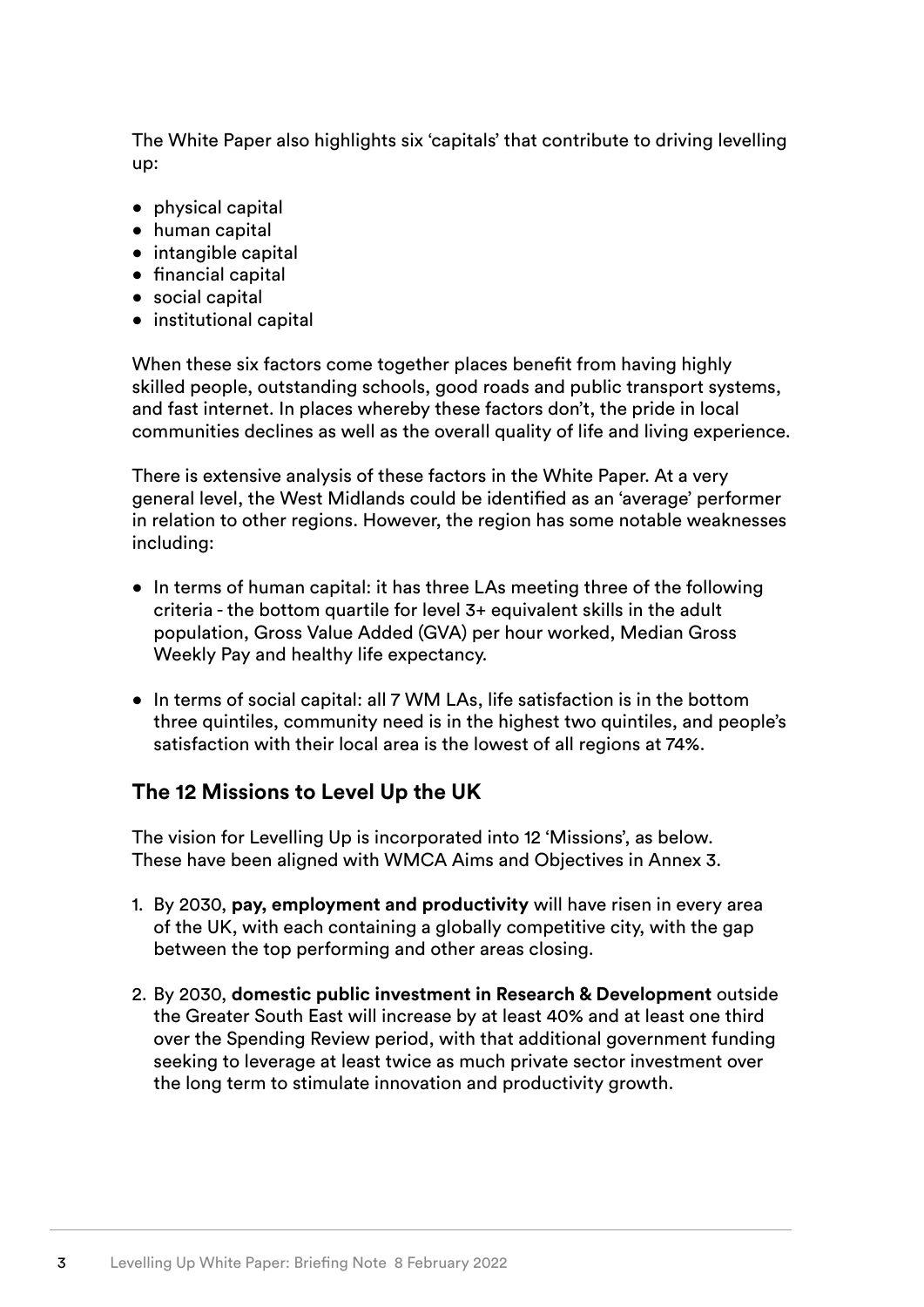- 3. By 2030, **local public transport connectivity** across the country will be significantly closer to the standards of London, with improved services, simpler fares and integrated ticketing.
- 4. By 2030, the UK will have **nationwide gigabit-capable broadband** and 4G coverage, with 5G coverage for the majority of the population.
- 5. By 2030, the number of primary school children achieving the expected standard in **reading, writing and maths** will have significantly increased. In England, this will mean 90% of children will achieve the expected standard, and the percentage of children meeting the expected standard in the worst performing areas will have increased by over a third.
- 6. By 2030, the number of people successfully completing **high-quality skills training** will have significantly increased in every area of the UK. In England, this will lead to 200,000 more people successfully completing high-quality skills training annually, driven by 80,000 more people completing courses in the lowest skilled areas.
- 7. By 2030, the gap in **Healthy Life Expectancy (HLE)** between local areas where it is highest and lowest will have narrowed, and by 2035 HLE will rise by 5 years.
- 8. By 2030, **well-being** will have improved in every area of the UK, with the gap between top performing and other areas closing.
- 9. By 2030, pride in place, such as people's **satisfaction with their town centre and engagement in local culture and community**, will have risen in every area of the UK, with the gap between the top performing and other areas closing.
- 10. By 2030, renters will have a **secure path to ownership** with the number of first-time buyers increasing in all areas; and the government's ambition is for the number of non-decent rented homes to have fallen by 50%, with the biggest improvements in the lowest performing areas.
- 11. By 2030, **homicide, serious violence, and neighbourhood** crime will have fallen, focused on the worst-affected areas.
- 12. By 2030, every part of England that wants one will have a **devolution deal** with powers at or approaching the highest level of devolution and a simplified, long-term funding settlement.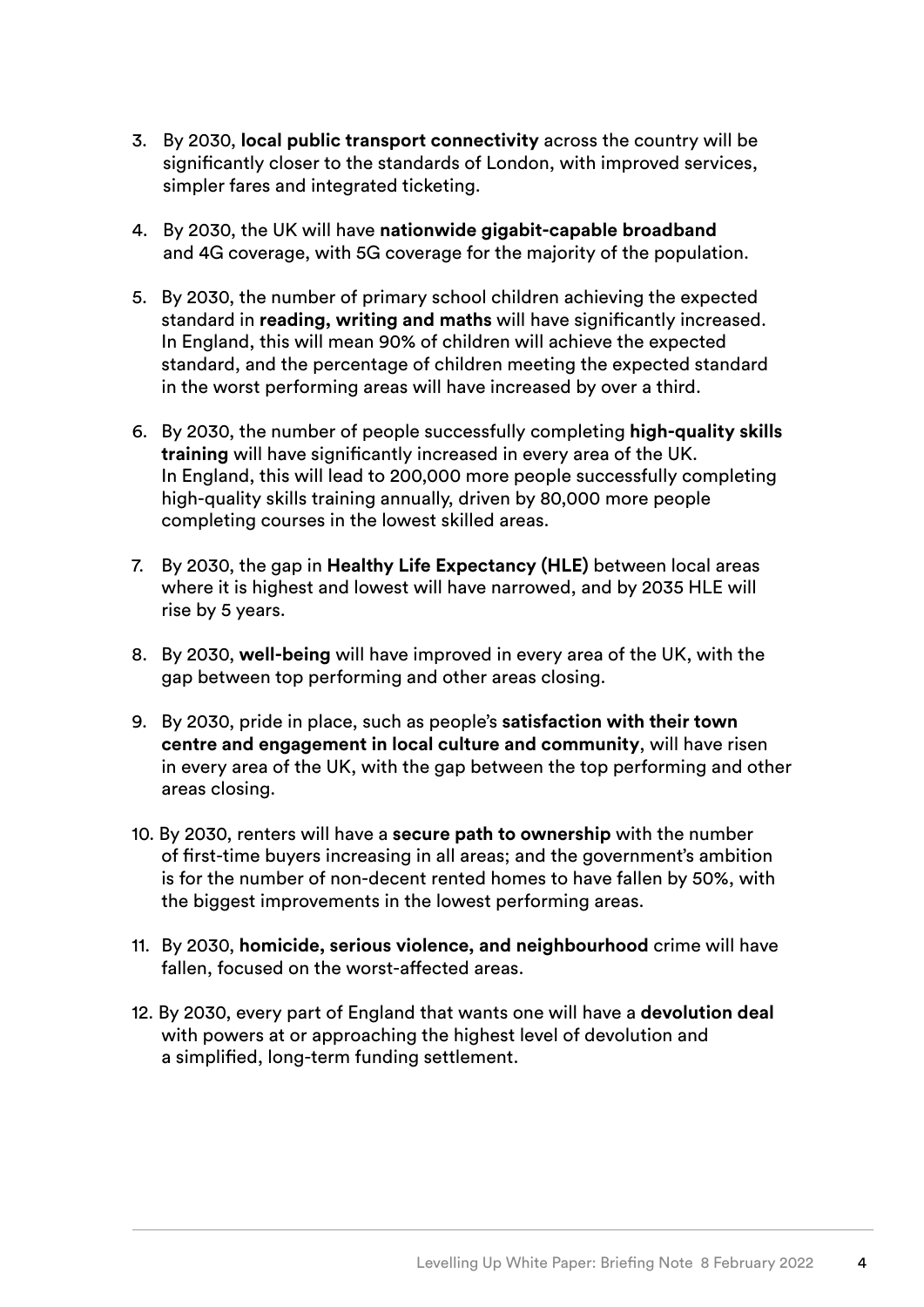# **2**

# **Trailblazing Devolution Deal**

The White Paper makes provision for a new framework to extend, deepen and simplify local devolution in England with opportunities for every part of England to have some form of Mayoral Combined Authority (MCA) if it wants one.

**The West Midlands has been identified as an area that will be at the forefront of devolution and serve as a model for other MCAs, in line for a 'trailblazer' deepening devolution deal:** "We will open negotiations on trailblazer deeper devolution deals with the West Midlands and Greater Manchester combined authorities. These deals will act as the blueprint for other mayoral combined authorities (MCAs) to follow, with bids for more powers welcome."

Annex 1 provides an indication of the types of powers and functions that will be considered for each devolution level. These are not minimum offers. Some powers may only be available to certain authorities or geographies. There will also be scope to negotiate further powers, on a case-by-case basis, and an opportunity to adopt innovative local proposals to address specific challenges and opportunities – for example, the improvement of health and social care outcomes.

In addition to the core elements in the table, there may be scope to consider public sector boundaries on a case-by-case basis, when requested, to support devolution. Proposals to pool local authority functions, where it can improve services and increase efficiency, will also be supported.

The devolution framework therefore acts as a starting point, and details that advanced areas can explore 'off-menu' items. This is particularly important as it will allow us to continue to push our existing asks around additional skills powers like on careers and powers of trade and investment that are not listed in the framework. This framework is designed to be dynamic so that it can evolve and be informed by devolution deal discussions over the coming years. Many of the functions listed in the framework will allow local leaders to help shape partnerships with key public sector bodies including Great British Railways, Homes England and/or the Department for Work and Pensions.

Only a small number of WMCA's 'devolution asks' (see Annex 2) have been addressed directly in the White Paper but the commitment above makes it clear that we can now enter into a process of negotiation on some of our key asks. The WMCA will identify a process by which regional stakeholders will be able to have a meaningful contribution to this process and it will maintain consistent communication with partners as this process develops.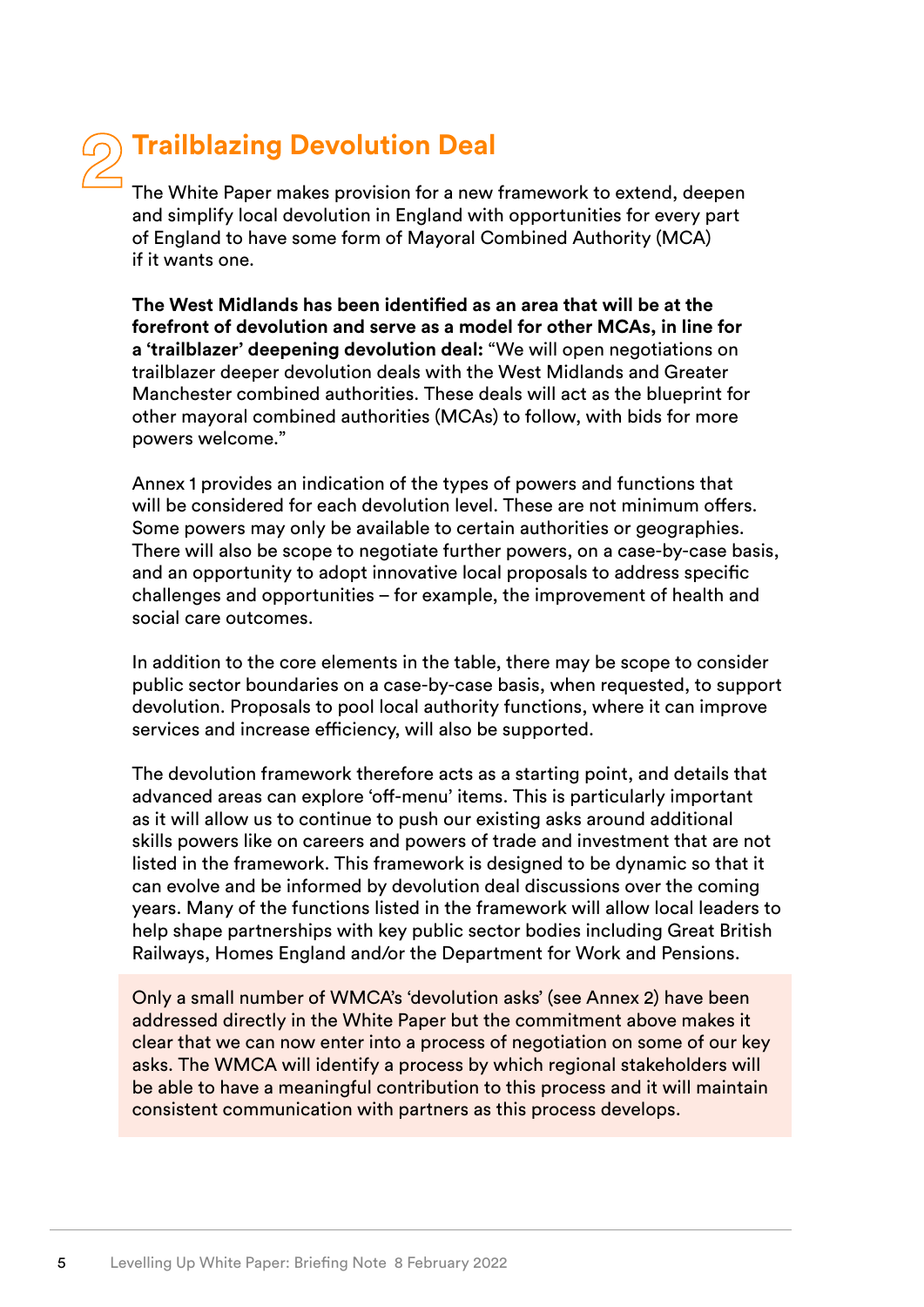# **Policy commitments and spending allocations 3**

The White Paper sets out many policy commitments and spending allocations. Much of the spending was already announced as part of the Comprehensive Spending Review 2021 but the White Paper provides a little more detail to these. Similarly, there are many policy commitments which will require further details from relevant Government departments.

Some of the most relevant headline commitments are set out below:

## **UK Shared Prosperity Fund ['SPF']**

- The White Paper commits to giving mayoral combined authorities control of SPF: "Institutions with already existing strong and accountable governance should be given full responsibility to plan and manage investment of the fund from the outset." **['Pre-launch guidance'](https://www.gov.uk/government/publications/uk-shared-prosperity-fund-pre-launch-guidance/uk-shared-prosperity-fund-pre-launch-guidance)** was published alongside the White Paper providing further details.
- Places will be allocated (and not compete for) an SPF envelope based on a formula taking account of need. Places will be asked in the spring to develop a local 'Investment Plan' to be submitted in the summer for Government sign-off.
- The purpose of the SPF is to deliver, by March 2025, visible, tangible improvements to the places where people work and live, giving communities up and down the UK more reasons to be proud of their area. The Investment Plans will cover the three elements of the SPF:
	- 1. Communities and place: including strengthening social fabric, green spaces and crime prevention.
	- 2. Local business: including support for new jobs, start-ups, retail/leisure/ hospitality sectors and business collaboration and innovation.
	- 3. People and skills (local activity in 2024/5 only): including boosting core skills, helping adults progress in work, tackling economic inactivity and helping disadvantaged people in a way that complements mainstream support.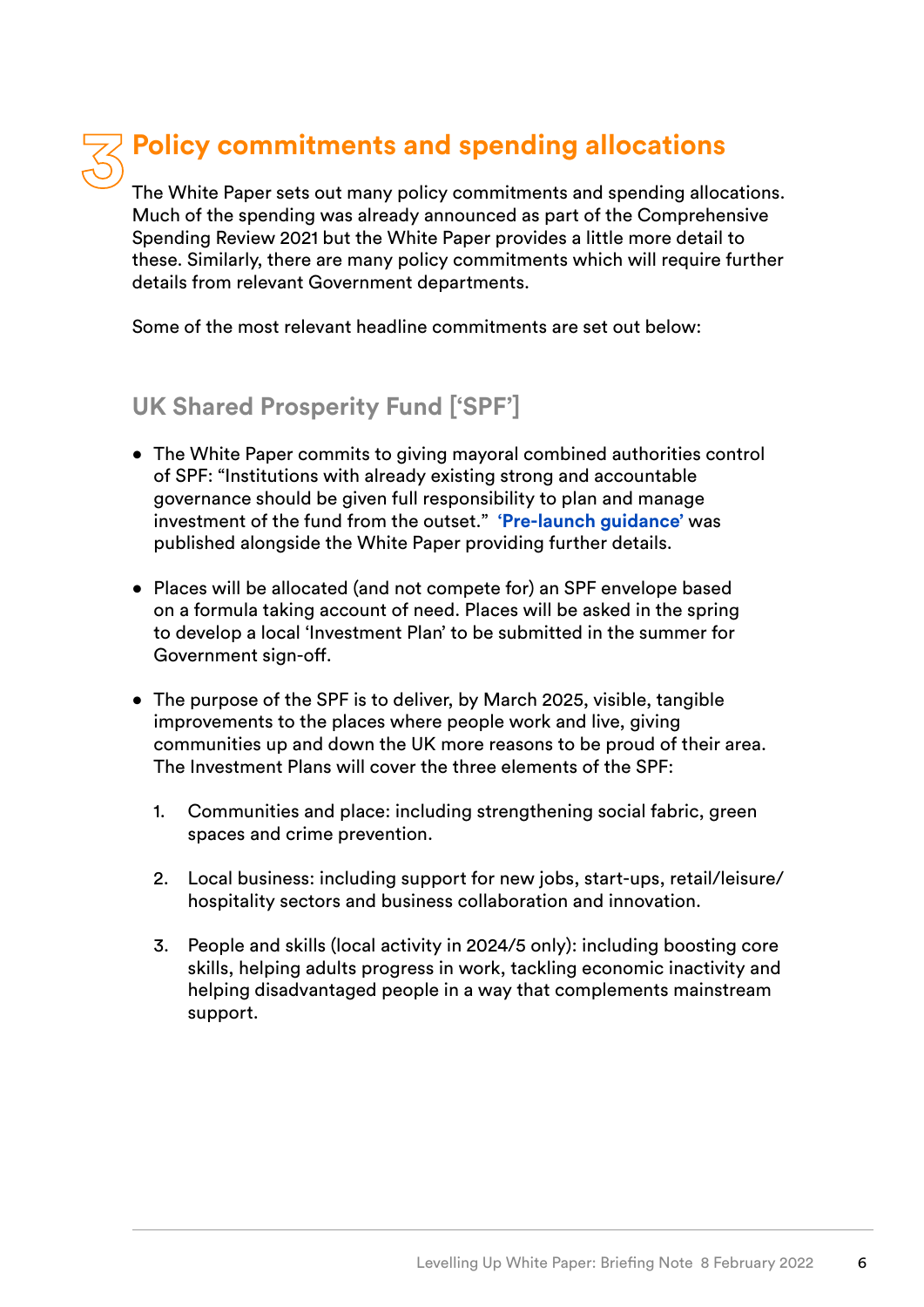• SPF funding confirmed as:

| <b>FY</b>         | <b>Total</b>            | Notes about coverage                                                                                                                                                                                                          |
|-------------------|-------------------------|-------------------------------------------------------------------------------------------------------------------------------------------------------------------------------------------------------------------------------|
| 2022/3            | £0.4bn                  | No locally initiated activity on People and                                                                                                                                                                                   |
| 2023/4            | £0.7bn                  | skills. National Multiply programme plus<br>HMG will maintain flexibility to fund<br>voluntary sector organisations delivering<br>local people and skills provision, where this<br>is at risk due to the tail off of EU funds |
| 2024/5            | £1.4bn                  |                                                                                                                                                                                                                               |
| <b>3yr period</b> | £2.6bn (incl. £0.3 cap) |                                                                                                                                                                                                                               |

- Delivery is expected to encompass procured activities, local competition and in-house delivery. Strategic lead authorities like MCAs will be able to top-slice for administration, assessment, monitoring and evaluation costs; and there could be further support to bolster the capability of institutions.
- Use of the SPF should seek to complement other funding programmes, such as larger-scale capital funds like the Levelling-Up Fund and Community Ownership Fund.

The suggested next steps are for lead authorities to start early conversations, especially with constituent authorities and other local partners, to ensure that the needs of places within the strategic geography can be effectively addressed. These conversations should take account of the Fund's objectives and investment priorities, based on insight from local partners and stakeholders about needs and visible outcomes. Lead authorities are also able to collaborate with neighbouring areas if interventions – particularly on employment and skills – make it sensible to do so.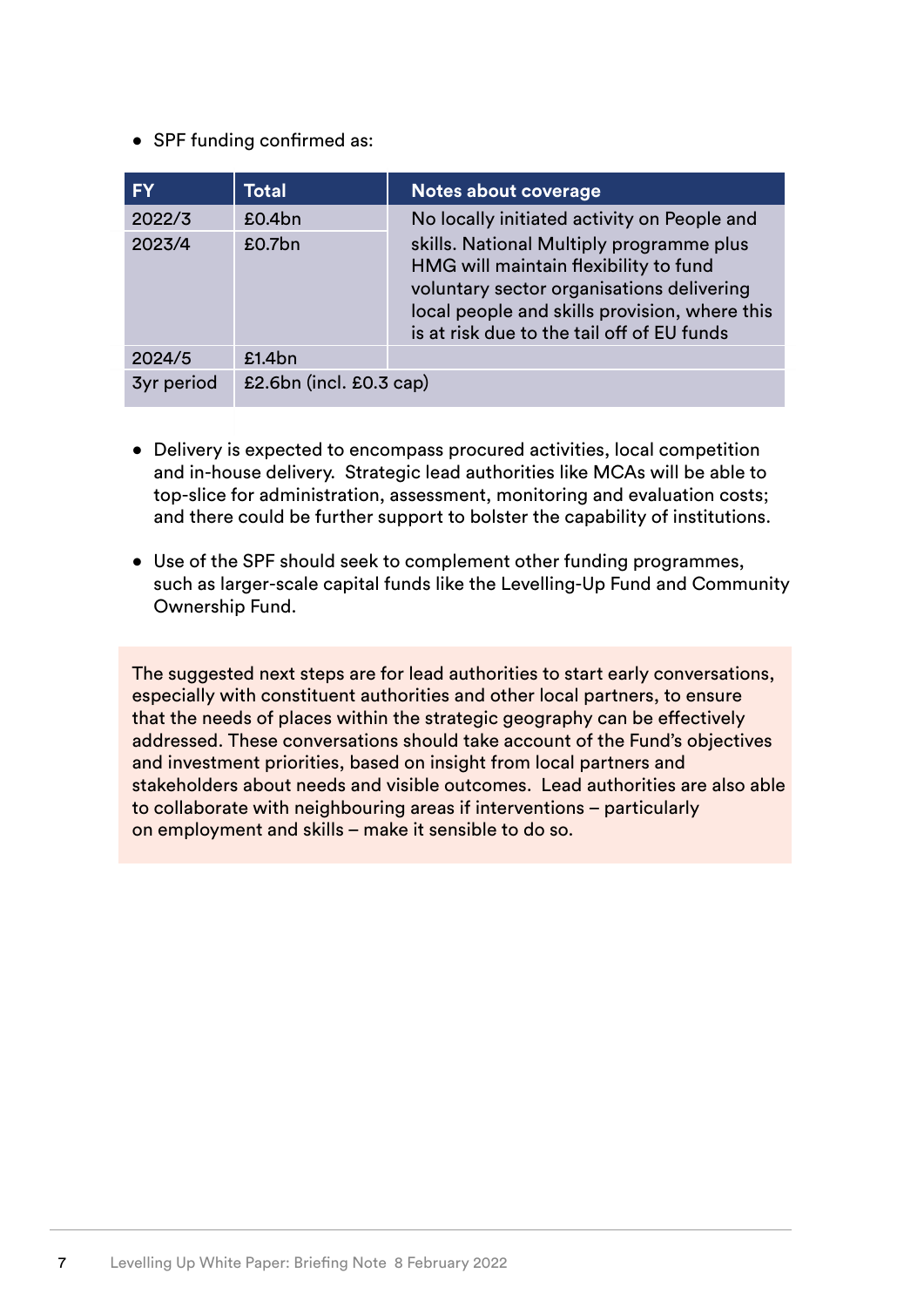## **Innovation/Research and Development**

- **SR21 committed to spending £20bn on public R&D support by 2024-25 as a step towards the economy-wide target to invest 2.4% of GDP in R&D by 2027.** This represents an increase of £5bn, with Government committed to increasing the share invested outside the Greater Southeast to at least 55% by 2024/25.
- **The Government will target £100m of investment in three new Innovation Accelerators.** Private-public-academic partnerships which will aim to replicate the Stanford-Silicon Valley and MIT-Greater Boston models. These will be piloted in Greater Manchester, the **West Midlands** and Glasgow City-Region.

The £100m is BEIS R&D capital money that will be administered by UKRI, who will have a decision-making role. The majority of funding will be spent in 2023/4 and 24/5.

Along with the potential funding, the intensive BEIS-led Accelerator development process offers a valuable opportunity to build relationships across Government to strengthen the West Midlands' broader innovation ecosystem, including potentially:

- Helping universities forge stronger links with UKRI and research councils, particularly where the region currently does less well.
- Supporting new and existing translational innovation facilities like the MTC, WMG, Tyseley Energy Park and National Brownfield Institute, Wolverhampton.
- Providing public support for stimulating demand-led business innovation and connecting innovation opportunities across sectors.
- Linking innovation strengths and needs to stronger internationalisation activity.
- Helping target business support to innovative firms or potential innovators by using HMRC data about R&D tax credits and Super deduction.

The White Paper says Accelerators will build on the R&D strengths of each area – it mentions the future of mobility and data-driven population health in the West Midlands. While it's useful to build on strengths, one of the reasons why the West Midlands was identified is because of our imbalance between private and public R&D spend (with much of the former focused on future of mobility). Therefore, there is an opportunity to diversify the region's publicly funded R&D base to crowd-in new private investment.

The private sector-led West Midlands Innovation Board will lead this process, advising, and accountable to, the Economic Growth Board. Its membership will be refined to cover specific private sector perspectives and reflect the region's diversity.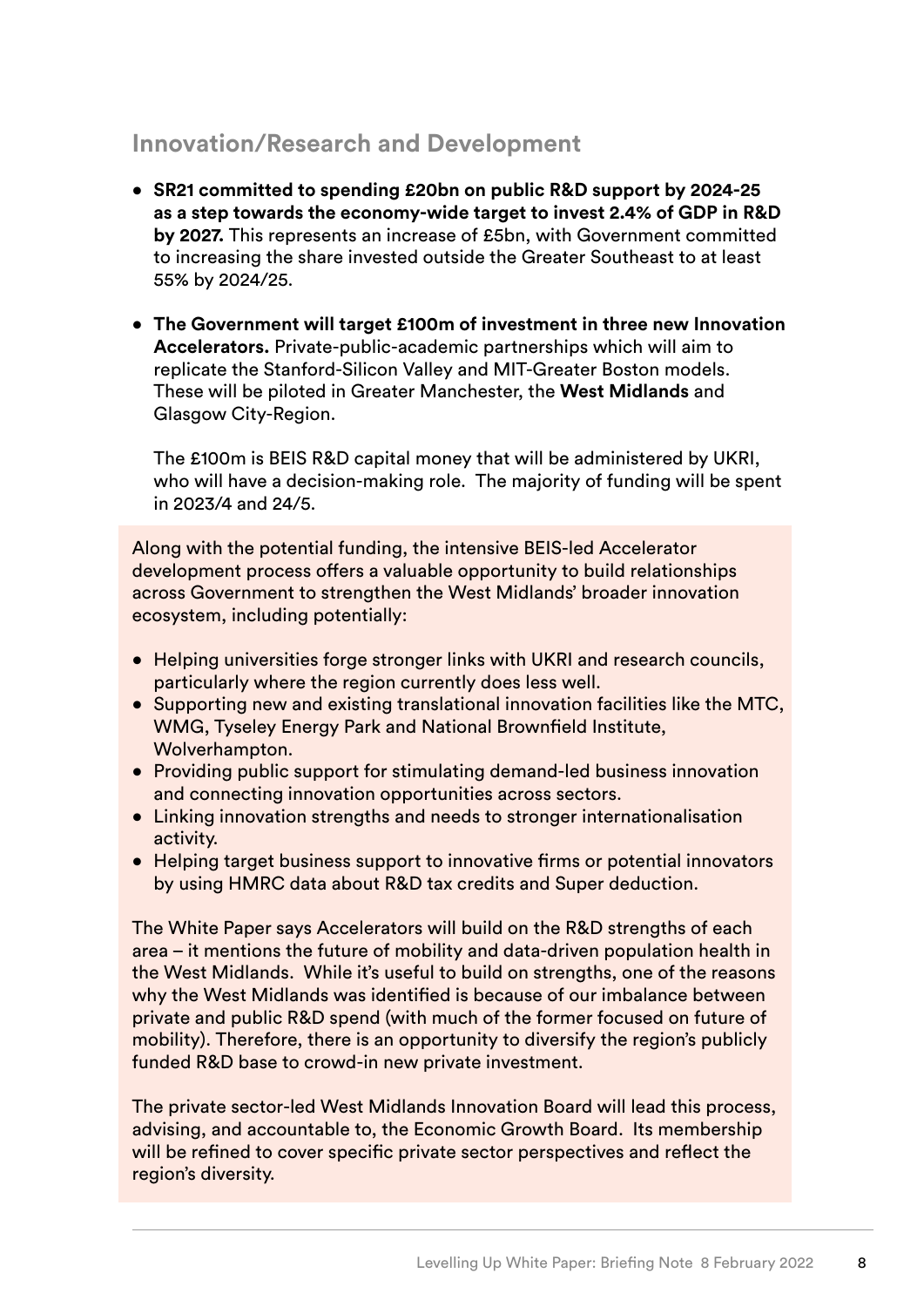• **Smart City Region proposal included with commitment from Govt to necessary financial pump-priming:** "The programme will be managed through a special purpose vehicle (SPV) that will bring together the public sector, a range of private sector players – from start-ups to leading institutional investors – and the region's leading research institutions, all under the leadership of the region's metro mayor. The UK Government welcomes the innovative, partnership approach being taken by the West Midlands and will provide the necessary financial pump-priming support for the proposal as part of the deeper devolution deal process".

This programme will be developed by partners across the region for discussion through the Deepening Devolution Process to draw together digital opportunities across:

- Scaling-up health tech, future mobility and smart energy programmes.
- Practical business support for digital start-ups (drawing on learning from 5PRING) and a supply of patient venture capital to attract global innovators.

### **Housing and Regeneration**

• **Wolverhampton is named as one of the two first (of 20) transformational regeneration places in England** (the other being Sheffield). This will move forward ambitious plans developed by the council to reinvigorate the city centre, creating a more diverse housing offer and mix of land uses, and giving the city a new economic purpose by attracting new residents and businesses and builds on the £20m Levelling Up Fund investment in the City Learning Quarter.

The document notes that Homes England will be asked to work with the Council and West Midlands Combined Authority to promote transformational regeneration opportunities that not only benefit the City itself but also maximise benefits to the wider area including across the Wolverhampton to Walsall Corridor.

- **West Midlands to get new brownfield funding** (NB these figures don't include the departmental underspend also expected). £28 million for WMCAfrom the £120m total for MCAs. In total £1.8bn Brownfield & Infrastructure Funding will be allocated "to regenerate underused land and deliver transport links and community facilities".
- HMG Regeneration policy programme to focus on:
	- a) transformational projects;
	- b) high street rejuvenation; and
	- c) green spaces

WMCA Housing & Regeneration team are in ongoing discussions with senior officials at DLUHC to secure further funding from the £1.8bn fund – arising from the Commercial Land proposal in the Spending Review representation and targeting a broader impact on unlocking commercial, residential and mixed-use schemes and enabling infrastructure.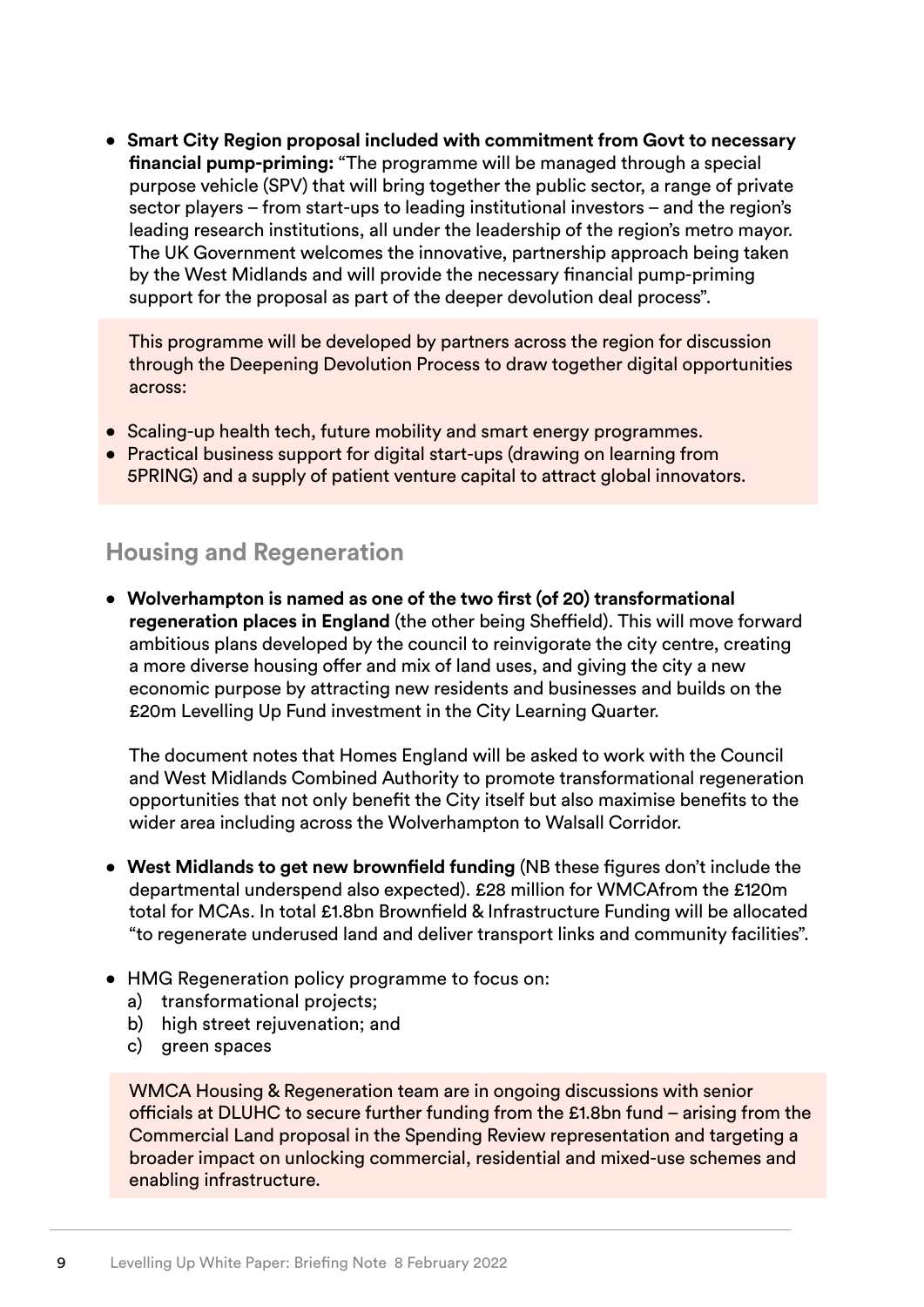- The '80/20 rule', which resulted in HMG housing funding being targeted towards London and the South East, will be scrapped, with much of the £1.8 billion brownfield funding instead being diverted to transforming brownfield sites in the North and Midlands.
- The government has also launched a £1.5 billion Levelling Up Home Building Fund providing loans to small and medium sized builders and developers to deliver 42,000 homes with the vast majority going outside London and the South East – helping to rebalance the economy and spread prosperity and opportunity more equally.
- Homes England is to play a wider role in regeneration by "supporting mayors and local authorities" to realise their ambitions for new affordable housing and regeneration in their areas.

"In England, the UK Government will refocus Homes England so that it uses its extensive statutory powers to partner with local leaders to unlock barriers and drive forward regeneration. Homes England will deliver a practical regeneration offer to places by:

- a) forming partnerships with local leaders and wider government to support places' levelling up and regeneration ambitions;
- b) using its statutory powers, funding and expertise to support delivery of regeneration schemes, with a focus on unlocking barriers that are preventing the private sector from investing;
- c) working with relevant partners to enable the pooling of funding, including from local sources and from across government, to maximise the impact of specific schemes;
- d) tailoring opportunities to be attractive to institutional investors to crowd-in private sector investment to deliver on long-term change; and
- e) establishing the right delivery vehicle that will give both local leaders and their communities a voice, but also deliver surety of decision making for the long-term, to establish credibility and confidence in plans."

The WMCA Housing & Regeneration team is working closely with regional Homes England colleagues and the national leadership team to develop stronger partnership working – collaborating to maximise investment in the region.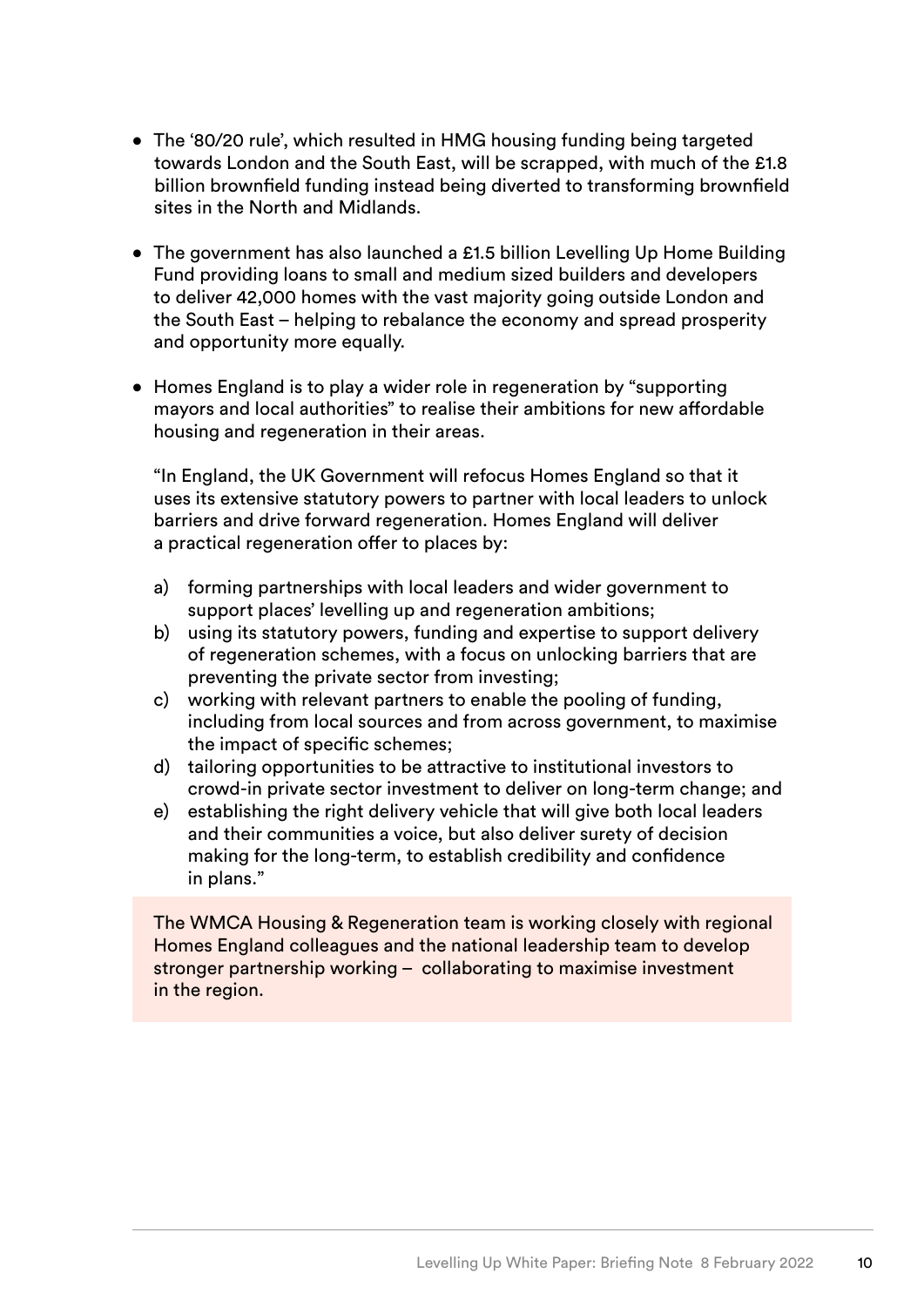## **Skills, Education and Employment**

• **55 Education Investment Areas,** where school outcomes are weakest, have been identified for investment, support and action over the next decade. In the West Midlands, this includes **Dudley (8th), Walsall (16th), Sandwell (18th) and Coventry (29th)**. Selection criteria for areas is based on sustained low attainment at key stage 2 and key stage 4 – See annex for further detail. Birmingham is ranked 54th but not included as an EI area.

While the WMCA welcomes the focus on underperforming areas, it is not yet clear what interventions and investment will be made in these areas – and the extent to which this will be imposed nationally. WMCA does not currently have a role on schools and does not anticipate doing so.

• A **national mission to ensure 90 per cent of children leaving primary school in England are reaching the expected standard in reading, writing, and maths by 2030**. In 2019, just 65 per cent of pupils met all three standards, with the proportion substantially varying across the country.

The focus on raising literacy and numeracy levels within the school system is welcome. However, concerns have been expressed across the sectors about whether the target will distort and narrow the curriculum. Mindful that inequalities are often baked-in before children reach primary school, a focus on early years support would be beneficial. Although the WMCA does not currently have, nor does it anticipate having, a role on schools, through adult skills funding it delivers English and maths training to adults who left their formal education with poor skills in these areas.

• A **new skills mission to support 200,000 more people to train each year by 2030**, including 80,000 more completing courses with the lowest skills levels. The target will be measured against pre-Covid (2018/19) 19+ further education and skills training achievement.

The WMCA welcomes a focus on increasing participation and achievement in adult skills. Achieving this target, however, would merely be a return to 2016 levels, reversing only a quarter of the fall since 2010. There is no new investment associated with this target, though engagement with DfE on further devolution of existing skills funding is ongoing.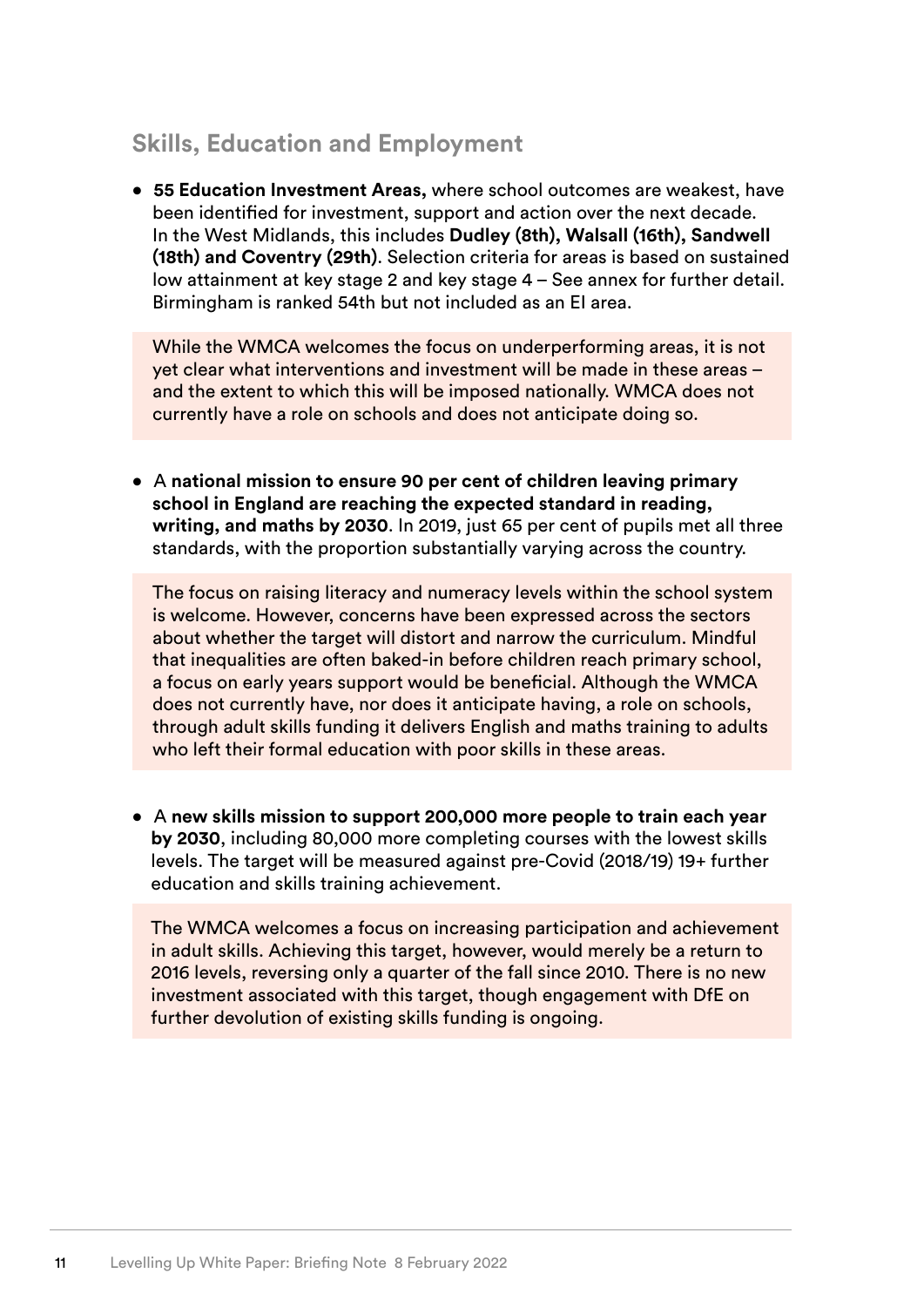• A new **Future Skills** Unit to look at the data and evidence of where skills gaps exist and in what industries.

The WMCA welcomes the creation of a Future Skills Unit to support a better understanding of skills needs. There is appetite to develop a strong relationship with the Unit, so that it supports better regional intelligence to underpin devolved policy and programmes.

• A **£560m National Youth Guarantee** providing access to regular clubs and activities, adventures away from home and volunteering opportunities by 2025.

The WMCA welcomes additional investment in activities for young people, and would want to ensure that this is connected into the WM network of Youth Hubs. The WMCA would also welcome further discussions about how a 'youth guarantee' could be extended to include access to skills and employment opportunities.

• **Walsall to get a Pathfinder**: "These will bring together local delivery partners from DWP and DfE, including Jobcentre Plus, careers services, local employers, education and training providers, and local government to respond to intelligence about local employers' skills needs, supporting people into work and identifying progression opportunities for people in part-time work. These employment and skills Pathfinders will help individuals and employers take advantage of the extensive range of skills provision on offer"

The WMCA is excited about this opportunity to build on our already strong relationships with DWP to develop a coherent high quality employment offer, that can then be replicated across the region. In particular, we are keen to use this opportunity to co-develop/co-commission locally tailored provision that will support residents into work and support in-work progression.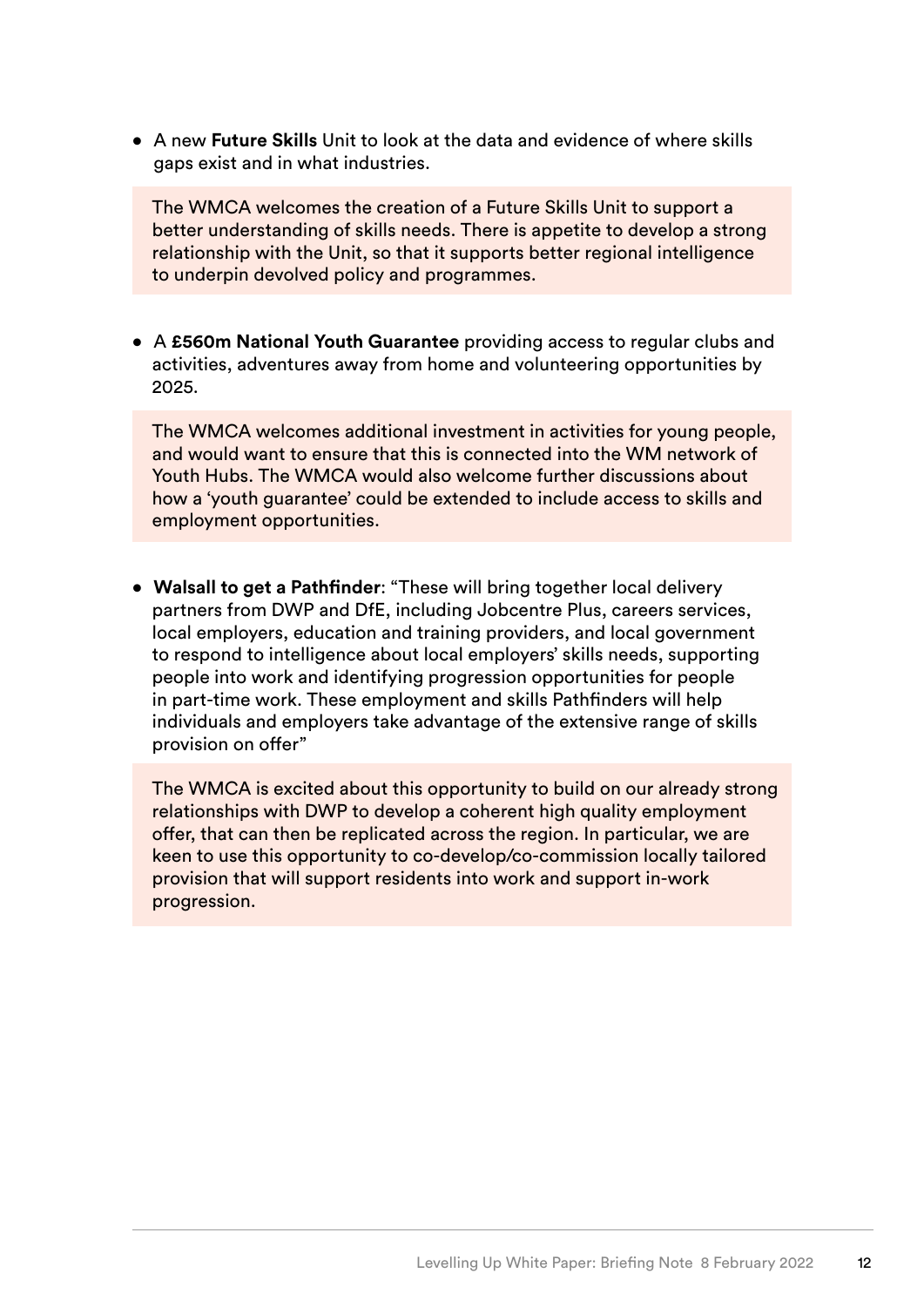## **Transport**

• **New powers on the Key Route Network and taxis**: "The UK Government will also explore devolving more transport powers and responsibilities in England. In MCA areas, the UK Government will provide new powers of direction to increase mayors' control over Key Route Networks. The UK Government will also explore transferring control of taxi and private hire vehicle licensing to both combined authorities and upper-tier authorities."

The WMCA area responded to a technical DfT consultation on fully devolved road powers for Mayor's in Summer 2021. The West Midlands response did not support this approach.

That consultation identified the possible advantages of the Mayor having full access to London style highway duties for the KRN. It was felt that those arrangements would undermine the progress made on collaborative delivery and management of the network over the last 5 years (RTCC etc) and the principles of the original Devolution Deal.

However, the constituent authorities and Transport for West Midlands (TfWM) did reach a regional consensus on exploring how a 'power(s) of direction for the Mayor over the KRN' could potentially help regional collaboration and improve cross boundary delivery of critical infrastructure projects (i.e. Sprint – BRT and Cross City Bus projects). This could also be aligned to an emerging WM LTP.

The WMCA currently has no role in taxi and private hire vehicle licensing and is not a licensing authority. This solely sits with the constituent authorities and whilst the issue has been raised in the past, to date there has been no desire to coordinate this at a WMCA geography.

Subject to the ambitions of our LAs, collaboration on taxis and PHVs could be explored on the standardisation of licencing conditions (i.e. vehicle ages, vehicle emission standards, shift zero emission vehicles, enhanced DBS checks) across the WMCA area. This consistency could be achieved without changes in powers.

• **Bus Service Operators Grant commitment**: "As set out in the National Bus Strategy, in line with previous devolution of bus funding to Transport for London and Transport for Greater Manchester, the UK Government will work to devolve the Bus Service Operators Grant, including once it has been reformed, to MCAs and other LTAs that request it. Devolving this funding further empowers LTAs to drive improvements in local bus services."

The WMCA welcome this commitment. TfWM have already published an ambitious Bus Service Improvement Plan (BSIP) and regional Enhanced Partnership Plan, which these reforms would support. Reforming BSOG is essential in achieving our aims of a zero emission WM bus fleet by 2030 and wider #WM2041 targets.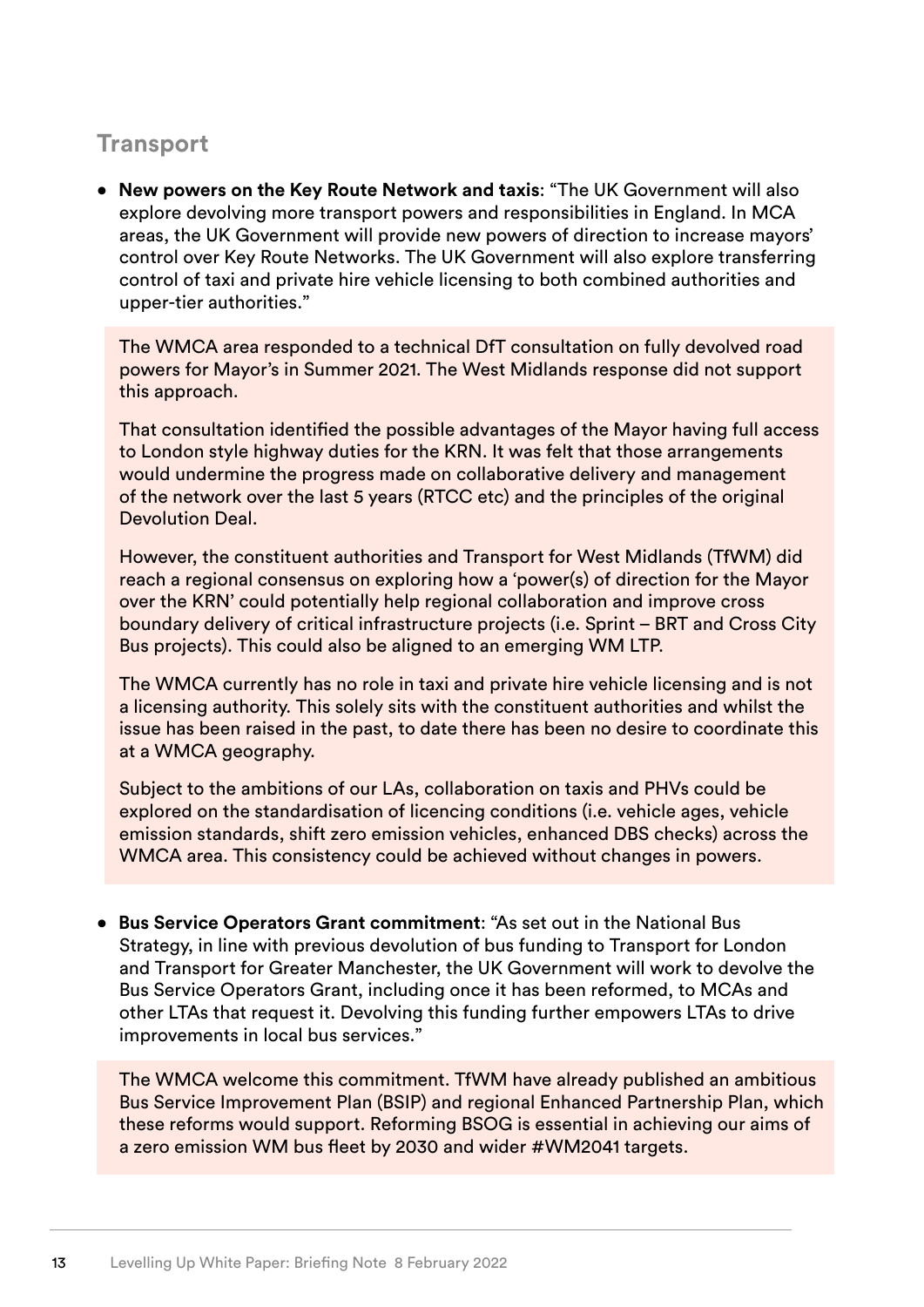• **Further support for Local Transport Plans**: "The UK Government will support

all LTAs by publishing new guidance on Local Transport Plans, so that all LTAs can deliver updated plans by the end of this Parliament, with clear project pipelines and comprehensive strategies to improve local transport for people and reduce carbon emissions."

The WMCA welcomes this updated guidance to LTPs; this helps to support the emerging West Midlands LTP and draft CRSTS programme. Setting defined carbon targets aligns to the ambitions of a draft new LTP Core Strategy. TfWM are beginning public engagement on the Core Strategy from t 7th February 2022.

• **Confirmed role for local leaders in GBR via partnership agreements**: "As set out in the Williams-Shapps Plan for Rail published last year, the UK Government will also use the newly created Great British Railways (GBR) to give local leaders greater say over how their local railways are run through new partnership agreements."

WMCA fully supports this. TfWM, working through West Midlands Rail Executive, have already began close engagement with GBR on how local leaders can specify and influence a future West Midlands Rail Franchise.

## **Health and Communities**

• **Potential for more health duties for mayoral combined authorities**: "Opportunities will be explored for MCAs to take on a duty to improve the health of their residents, concurrent with the existing duty of their constituent upper-tier councils."

The WMCA currently has no devolved statutory role in health and care. This solely sits with the constituent authorities and whilst the issue has been raised in the past, there is no indication from the system that a move towards any statutory responsibilities would be welcomed.

The WMCA did however publish the Health of the Region report in late 2020 to shift focus as a system towards addressing health inequalities. We have worked with the local health and care system to carve out a role in addressing health inequalities using the devolved powers of the WMCA which correlate with the wider determinants of health that drive inequalities.

There was broad regional consensus on this approach as well as sign off from the WMCA Wellbeing Board. There is willingness from the newly formed ICS's to consider a convening role around health inequalities.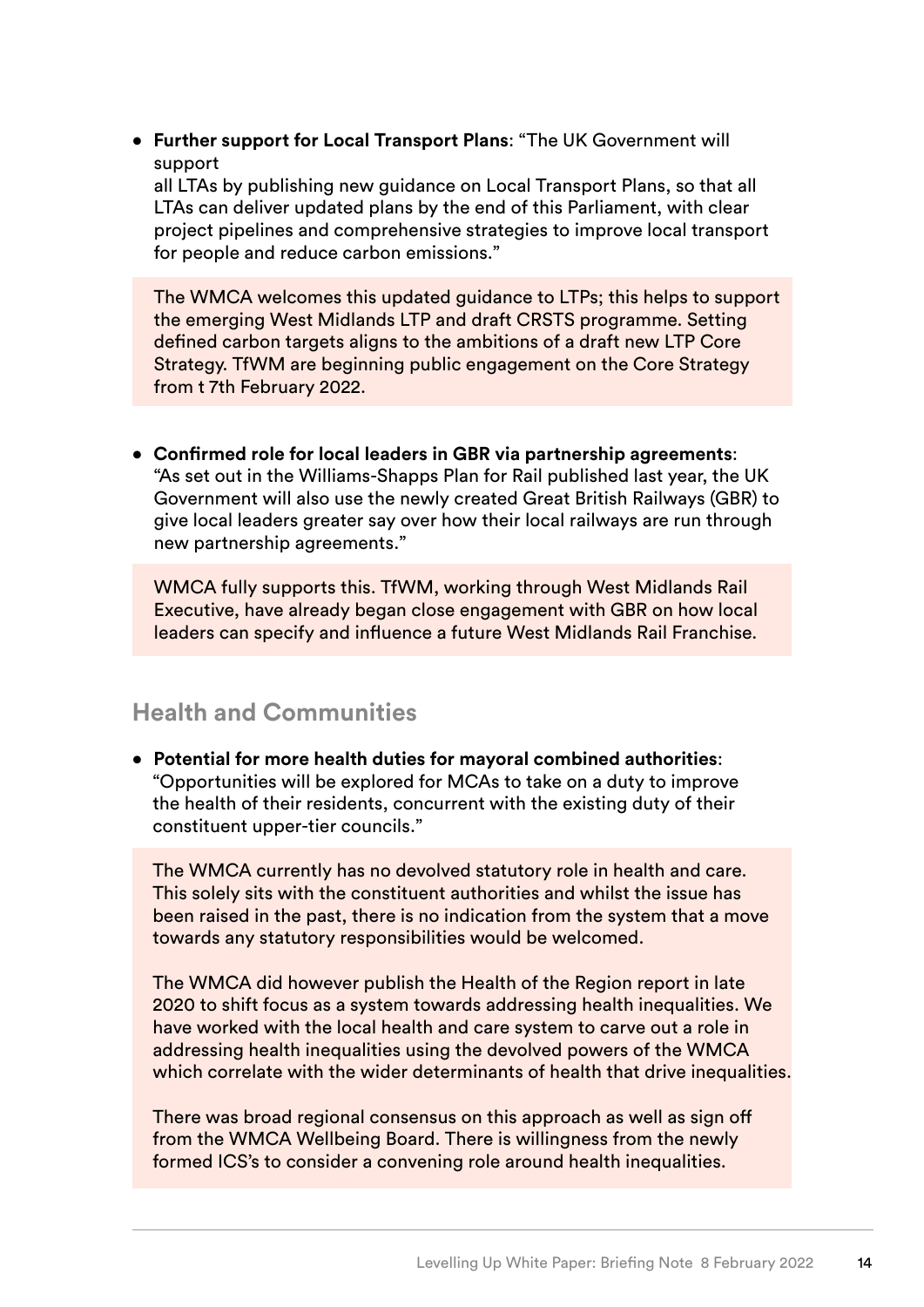It should be noted that the White Paper has left a lot of details on addressing inequalities to be answered through the forthcoming white paper on Health Disparities expected later this year. Any decisions we do take in regard to additional responsibilities in this space may well be impacted by this paper.

• The Government will consider a Community Wealth Fund, financial inclusion and other social investment as part of its consultation on £880m in Dormant Assets funding, and focus lottery cash to reach into the most deprived small areas of the country.

The WMCA identified the importance of a flourishing community and voluntary sector during the pandemic and its Community Recovery work recommended both a Radical Health Prevention Fund and a VCSF Resilience Fund. A Community Wealth Fund could also be targeted to support the region's Social Economy Growth Strategy.

#### **Culture and Creative**

- **The Government will launch an expansion of the Creative Scale Up Programme with more than £18m of new funding** to support highgrowth businesses in regions outside London. More than £8m of funding will help support start-up businesses and young entrepreneurial talent in the video games sector through the Dundee-based UK Games Fund.
- The Government intends to publish a Creative Industries Sector Vision in 2022, and will collaborate with the devolved administrations to make this a UK-wide strategy to support the creative industries.
- **The White Paper commits to distribute 100% of the additional funding for Council England (ACE) agreed at SR21** to support culture and creativity outside London.
- **London-based organisations will be encouraged to establish a presence outside London**. ACE will identify a number of nationally significant as well as smaller NPOs that wish to establish a presence outside London and provide them with support to succeed. This will mean encouraging London-based organisations to establish new long-term offices, venues or partnerships outside London, and giving them practical and financial support to do so.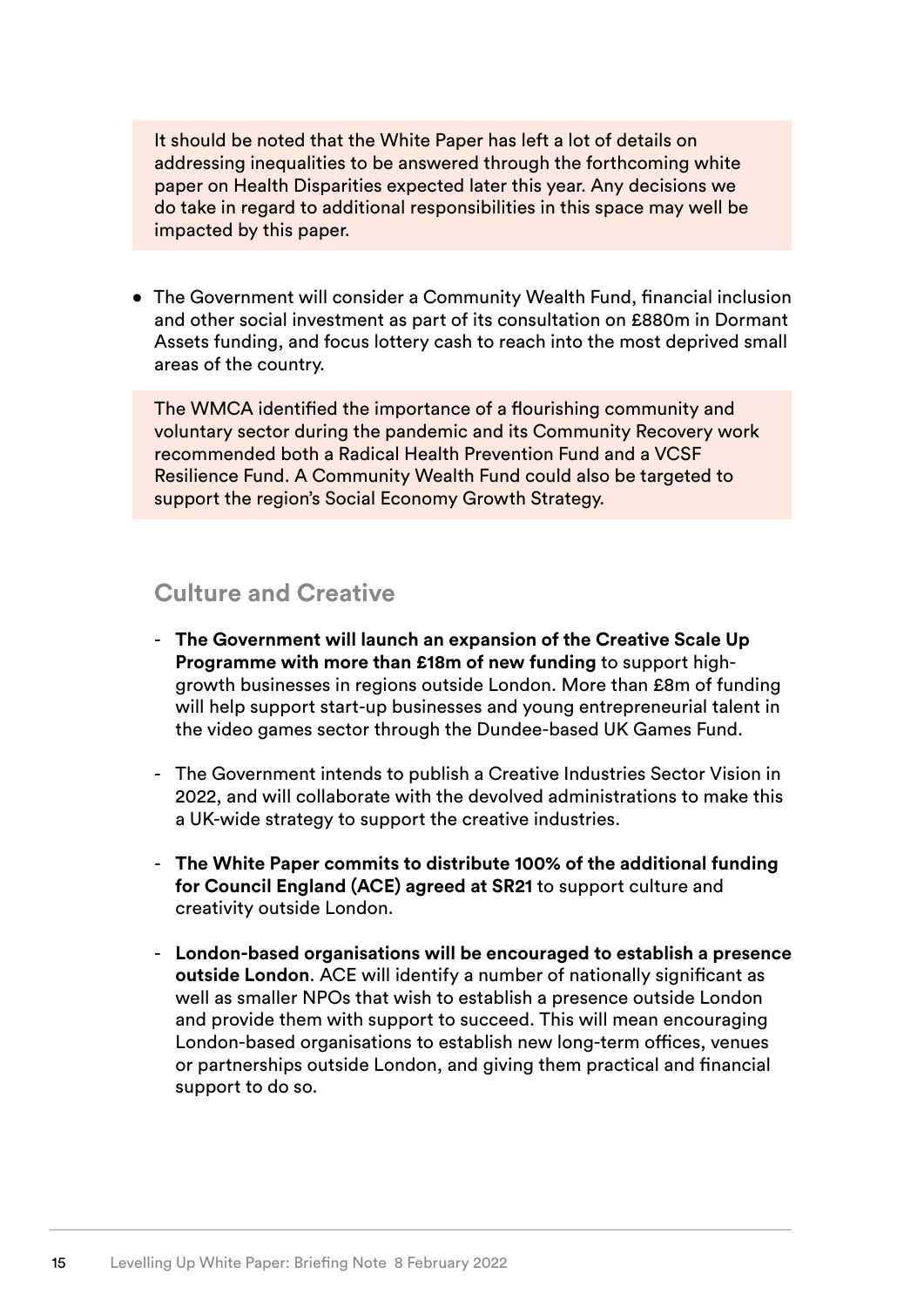- **DCMS to identify over 100 levelling up priority places outside of London** that will be the focus for additional ACE engagement and investment. This will mean that places like Stoke-on Trent, Barnsley, Rochdale and Wigan are given the support they need to build on their rich cultural heritage – from the world-renowned ceramics of Stoke to Kirklees' plan for a vibrant cultural centre in Huddersfield.

The WMCA welcomes the decision to distribute 100% of Arts Council Funding outside of London and indeed the identification of 100 levelling up priority places outside of London for additional investment. To be truly proportionate of population, a large number of other places in the West Midlands will need to be identified as part of the Priority Places List.

The West Midlands has a number of assets in the culture sector, including the world-renowned RSC. The commitment to increase the impact of London-based organisations is a worthwhile pursuit but may be to the detriment of our own regional assets.

#### **Other funding mechanisms**

As well as these specific policy and funding commitments, the White Paper also addresses some possibilities for wider reform of sub-national funding including:

• **New funding sources for Combined Authorities**: "Alongside the upcoming revaluation in April 2023, Government will explore with the Combined Authorities further flexibilities to enable them to raise their own funding through the business rates system to fund local priorities."

It is worth noting that this refers only to the business rates supplement. WMCA previously perused this funding as a pillar of the Investment Programme but the Mayor and Leaders opted not to proceed to a ballot of effected businesses. The text in the White Paper suggests "MCAs will need to consider the impact on business" which implies the requirement for a ballot could be dropped from the existing legislation.

• **Streamlining funding**. "The Government will set out a plan for streamlining the funding landscape this year which will include a commitment to help local stakeholders navigate funding opportunities."

The WMCA strongly welcomes this reform, in line with previous representations made to HM Treasury around fiscal devolution. This, alongside the devolved approach to UKSPF distribution, is certainly a step in the right direction.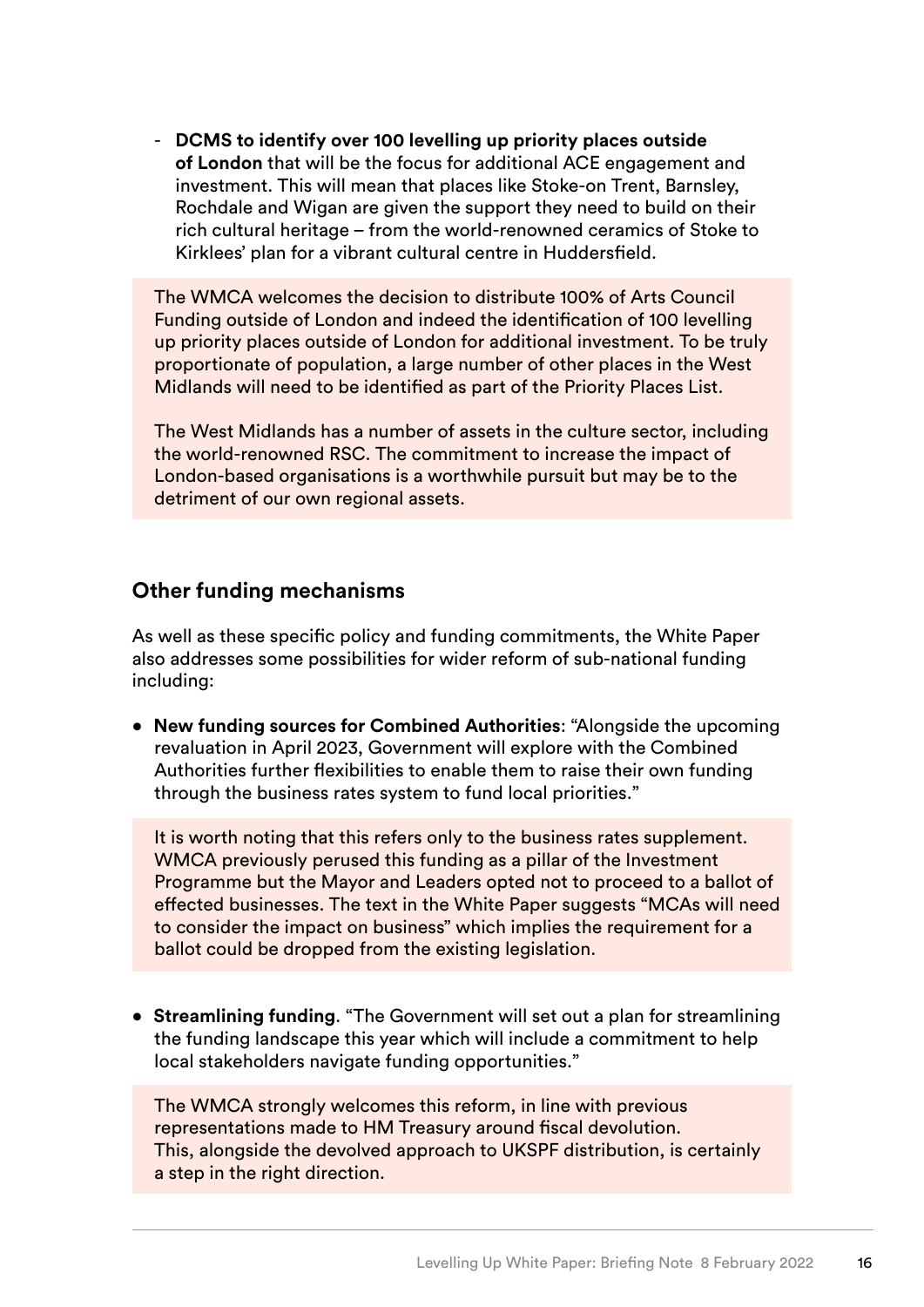- **Local Government Pension Scheme to increase local investment.** Infrastructure investment by the LGPS has grown from under £1bn in 2016 to £21bn in 2021. To build on this established capacity and expertise, and ensure that all LGPS funds play their full part, the Government is asking LGPS funds, working with the LGPS asset pools, to publish plans for increasing local investment, including setting an ambition of up to 5% of assets invested in projects which support local areas. The new UK Infrastructure Bank, will explore opportunities alongside LGPS.
- **Financial Resilience of Local Authority Partners**: The paper references a commitment to ensuring that funding allocations for councils are based on an up-to-date assessment of their needs and resources. Over the coming months, the UK Government will work closely with the sector and other stakeholders to update the needs assessments and look at the challenges and opportunities facing the local government sector before consulting on any potential changes. As part of this, the UK Government will look at options to support local authorities through transitional protection.

This is welcomed by WMCA who have consistently lobbied Government in various CSR submissions to address this matter.

• **Levelling Up Fund**: The Levelling Up White Paper includes no further, specific details on the LUF other than to reference it as a £4.8bn national fund which stretches beyond 2024/25 and that, as a cross-departmental fund, it is illustrative in demonstrating how the complexity of the funding landscape can be addressed.

WMCA submitted a bid for £50m during LUF phase one which was not successful, and it is understood WMCA can continue to re-apply for up to £50m (for Transport only) until it is successful in obtaining LUF funding.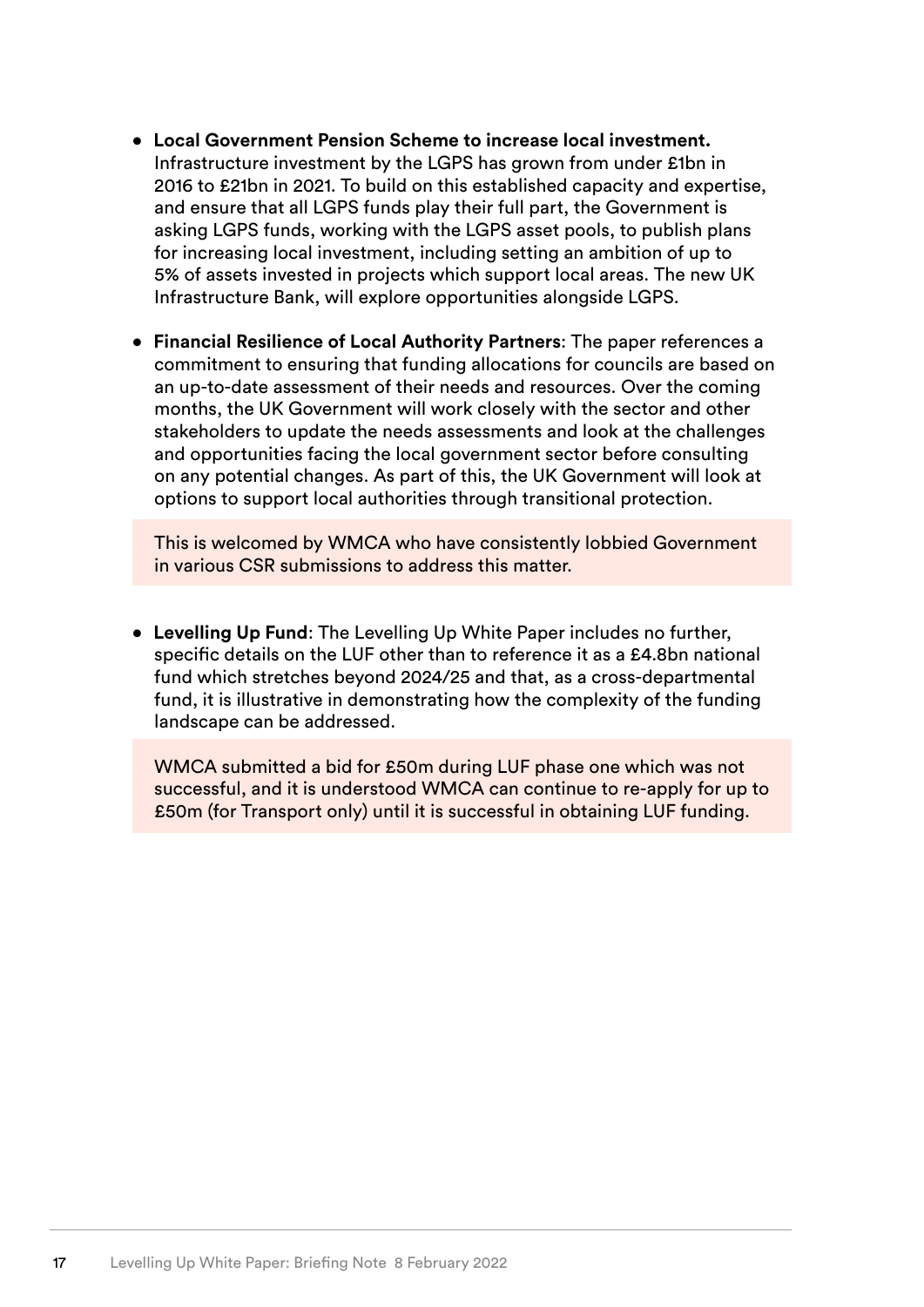# **Changes to Institutions and Systems 4**

The White Paper identifies a number of opportunities for changes in regional institutions and systems to drive effective delivery of the Levelling Up agenda. These include:

- **The Government is encouraging the integration of LEPs with MCAs**: "Government is encouraging the integration of LEPs and their business boards into MCAs, the GLA and County Deals, where these exist. Where a devolution deal does not yet exist, LEPs will continue to play their vital role in supporting local businesses and the local economy. Where devolution deals cover part of a LEP, this will be looked at on a case by case basis. Further detail on this transition will be provided in writing to LEPs as soon as possible."
- **PCC functions and Fire Governance to be "folded in under MCA where geography permits"**: "The UK Government will look to have all Combined Authority Mayors lead on public safety, taking on the PCC role, where boundaries align.... Where there are existing or planned Mayoral Combined Authorities with coterminous boundaries to PCC's and Fire and Rescue Authorities the UK Government will look to transfer these functions to the Mayor."

The White Paper suggests this will strengthen the Mayor's role on public safety, public health and resilience. The White Paper suggests the possibility of a consultation process and removing local barriers to enabling the transfer of powers.

The three main implications (beyond the transfer or establishment of office structures) will be:

- the need for the Mayor to have a Police and Crime plan clarifying if this is a Mayoral document or a WMCA approved plan;
- the determination of where corporation sole lies following the transfer (i.e., with the Mayor, the head of paid service, or the WMCA Chief Executive);
- and establishing the level of innovation this model can bring to governance and accountability.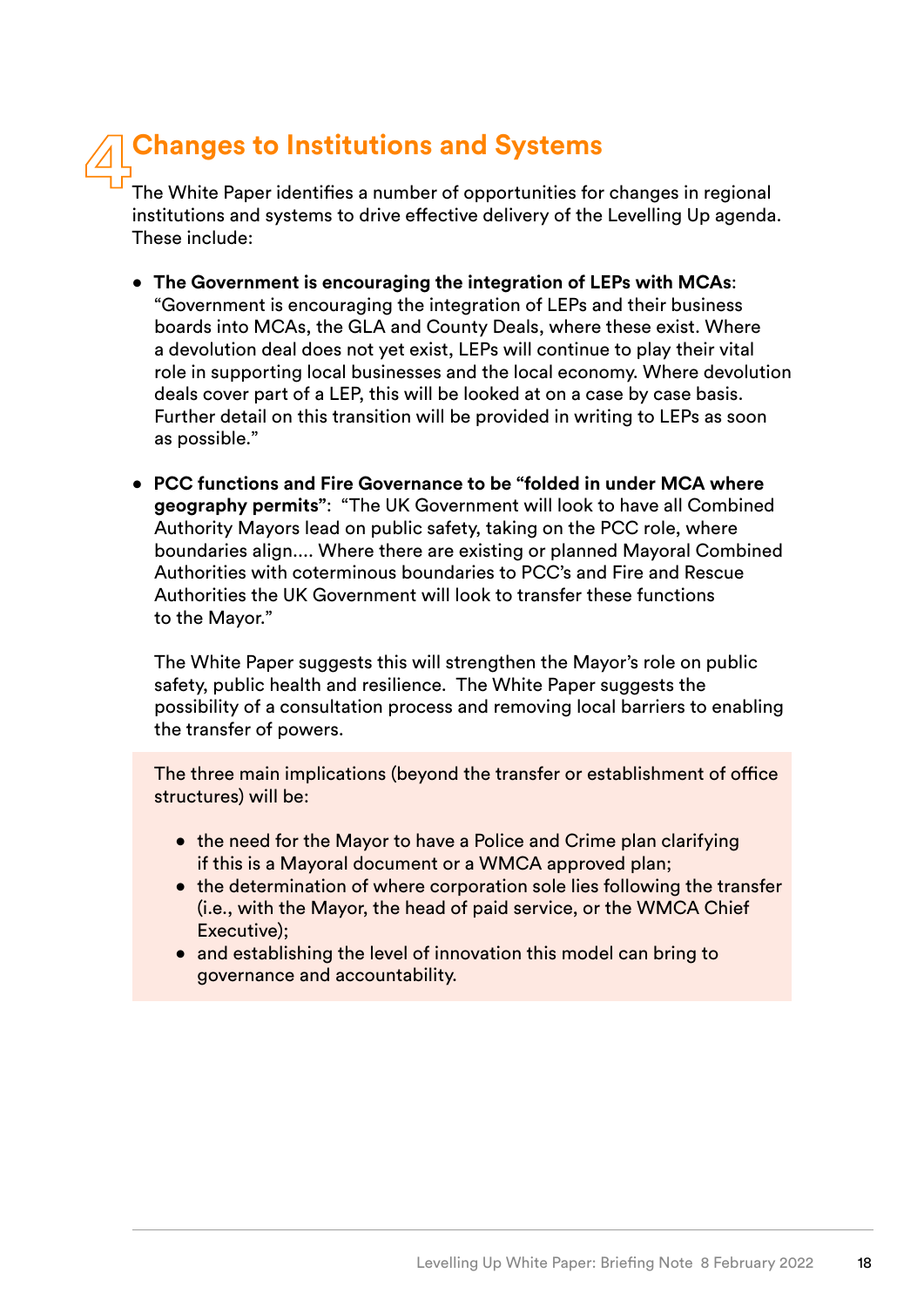- **Changes to MCA geography possible**: "We will likewise recast the geography of MCAs, where necessary, to ensure there is greater economic coherence."
- **Levelling Up Directors to be appointed**: "The UK Government is pursuing a new approach to places through Levelling Up Directors, forming a key bridge between local actors and central government; and act as champions for their places."
- **Levelling Up Advisory Council to advise Government**. The Council will be charged with providing independent expert advice on matters relating to the design and delivery of levelling up. Its analysis will be commissioned and published, at the discretion of the Levelling Up Cabinet Committee, chaired by the Secretary of State for Levelling Up, working with other ministers.

The WMCA is looking forward to further details of these proposed changes.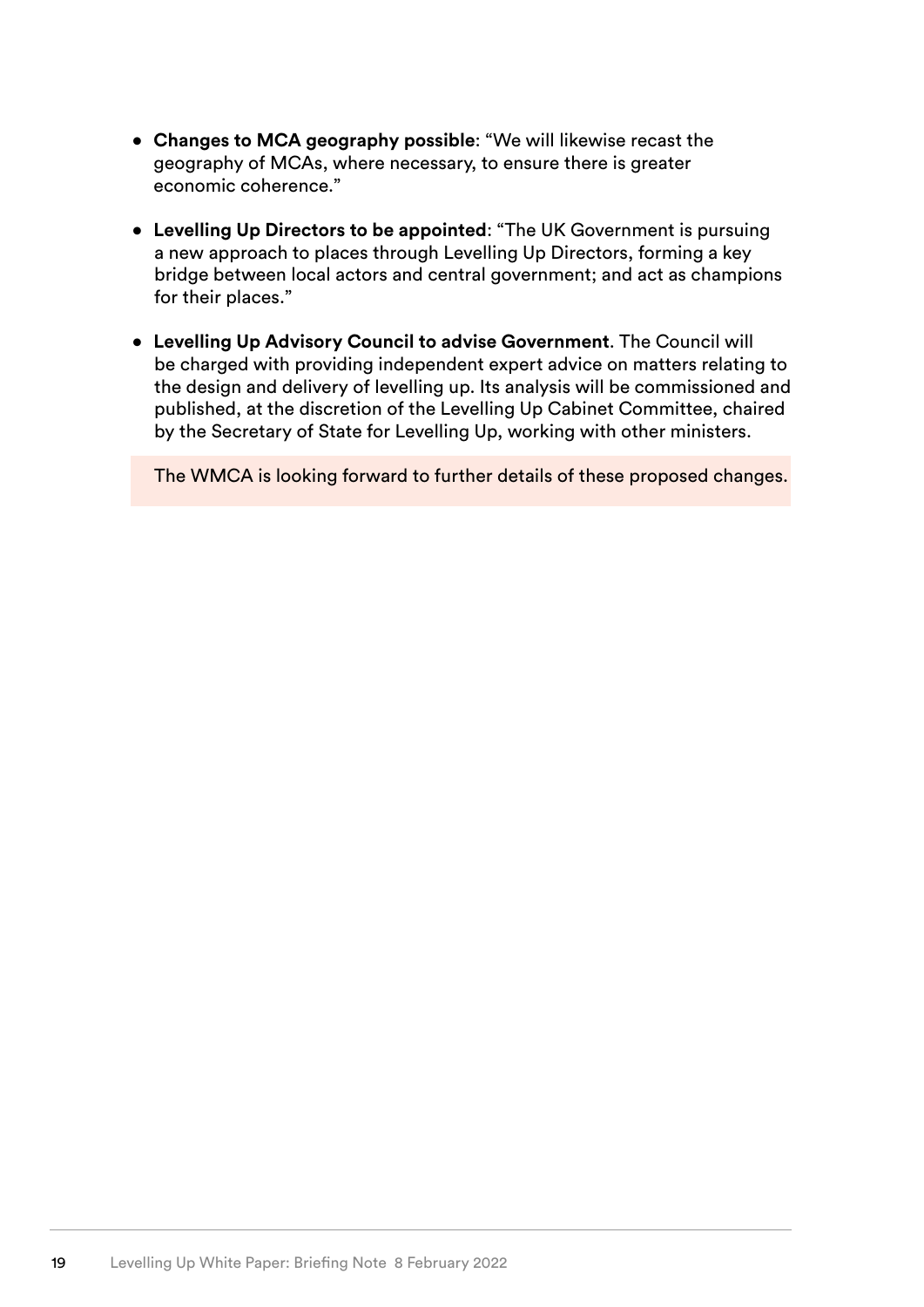# **5**

## **Data and Transparency**

The White Paper also places significant emphasis on the importance of data in order to enhance public accountability for those with responsibility for delivering the Levelling Up agenda.

- Government Statistical Service's Subnational Data Strategy: This strategy was published in December 2021 and provides a framework for producing and disseminating more timely, granular and harmonised subnational statistics. To reach this objective, it has four aims:
	- 1. Produce more timely, granular and harmonised subnational statistics, particularly for small area geographies. This will provide users with the flexibility they need to select geographical options according to their needs, including user-defined areas.
	- 2. Build capability and capacity by improving the way data, methods and expertise is shared across government, devolved administrations and private sector organisations.
	- 3. Improve the dissemination of subnational statistics so that local decision makers and residents can access data-led evidence.
	- 4. Creation of the **Explore Subnational Statistics** service on the Office for National Statistics, which is a tool for local users and decision makers to extract insight from a wide range of local authority level data on economic and social outcomes. This should in turn create more transparency and accountability.
- **Spatial Data Unit**: To complement the Government Statistical Service's Subnational Data Strategy, the Department for Levelling Up, Housing and Community will establish a new Spatial Data Unit to drive forward the data transformation required in central government. It will also support the delivery of levelling up by transforming the way the UK Government gathers, stores and manipulates subnational data so that it underpins transparent and open policy making, and delivery decisions.

"The UK Government intends to base the headquarters of the new body outside of London, and will co-design this proposal with local government to ensure that it reflects and supports local ambitions."

• **Investment in Spatial Modelling Techniques**: The Government recognises that most local government functions do not have in-house spatial modelling capability. The Government is therefore investing in spatial modelling techniques to help local government in their planning. This will be supported by a small team of modellers and hopes to avoid replication of modelling effort and expense in multiple local jurisdictions.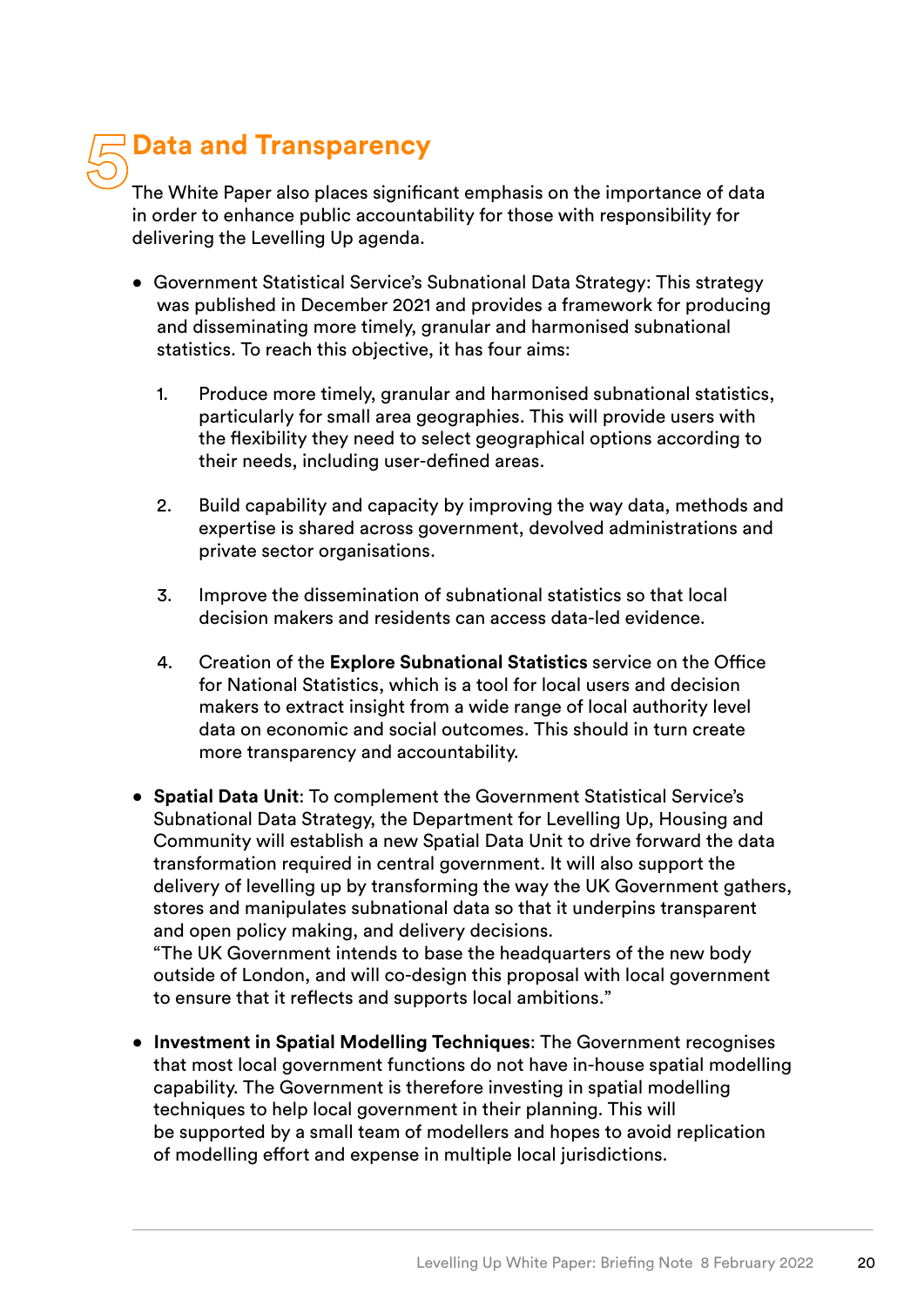• **Transparency**: Well defined policy goals and mechanisms for evaluations are essential for credible policy regimes. Therefore, the Government will introduce a statutory obligation to report annually on progress to meeting the Levelling Up Missions. This will draw on the metrics set out in the Whitepaper to monitor progress against reducing regional disparities. This report will be published annually and subject to external and parliamentary scrutiny. As referenced above, a Levelling Up Advisory Council will be established to bring a diverse, independent and expert group of voices into the policy making process.

The WMCA welcomes the renewed emphasis on data and transparency and looks forward to working with government to co-design the various arrangements and services to ensure they complement existing strengths and local approaches.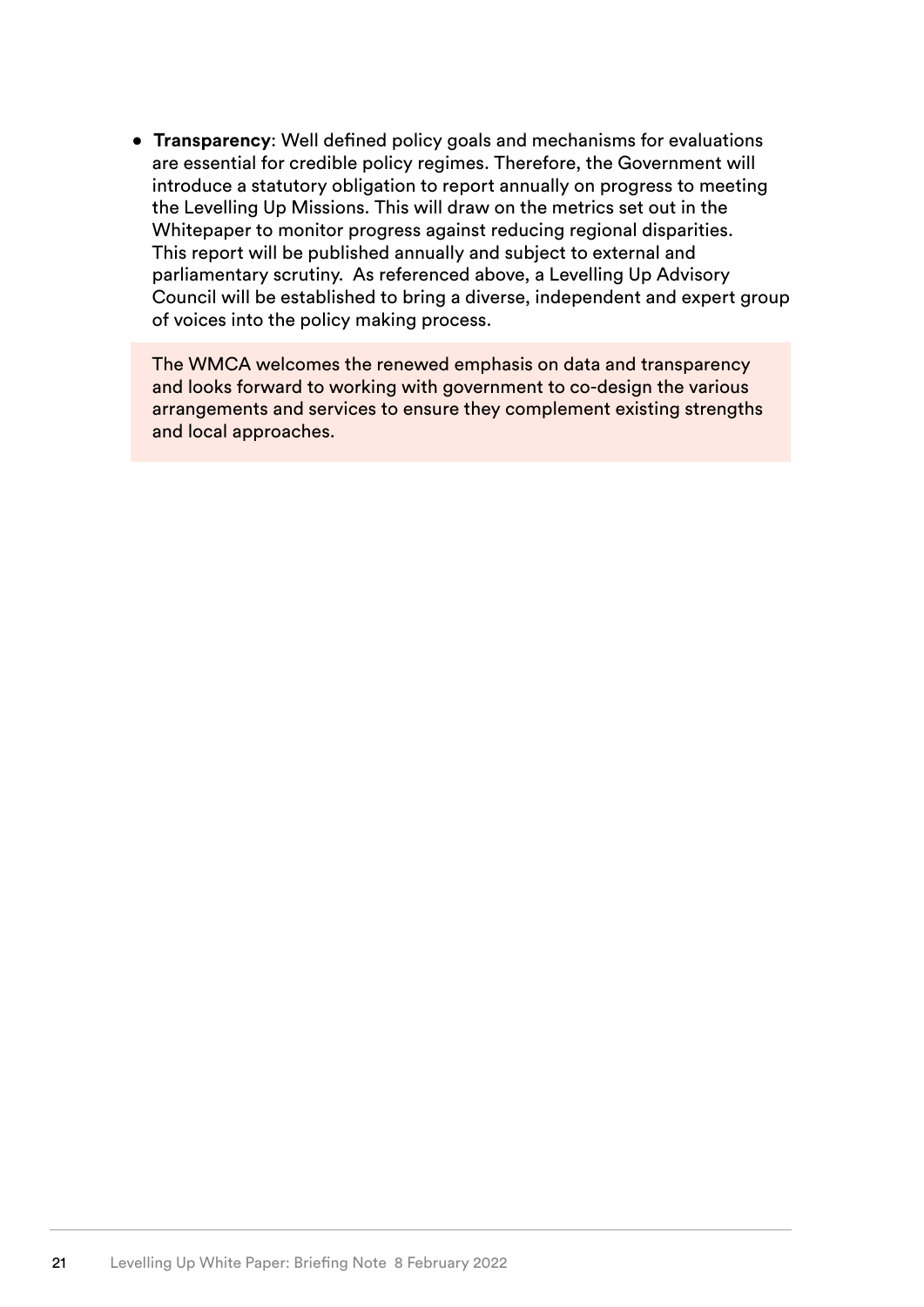6 **1** 

# **Notable mentions**

The West Midlands appears several times throughout the White Paper, which highlights a number of success stories from the region – some of which are listed here:

- **Devolution Adult Education Budget**: The WMCA was mentioned in relation to benefits of devolution which is complemented by strong leadership and accountability. The White Paper also references the WMCA's devolved responsibility in managing the Adult Education Budget, which allows it to "invest in the skills provision that reflect local needs". Some of the examples include the skills needed to retrofit buildings, undertake electric vehicle maintenance and one of the areas to pilot new digital bootcamps.
- **Devolution Energy Capital**: The Energy Capital project, created and led by the WMCA was highlighted in relation to the benefits of devolution as it brought together businesses, utilities and academics to provide low cost, clean and efficient power.
- **Coventry High Street Heritage Action Zone**: The Coventry High Street Heritage Action Zone was referenced as a demonstrator project for the Heritage Action Zone (HAZ) Scheme. The project received over £2m in funding, enabling the transformation of The Burges and Hales Street area of the city centre. This was an excellent example of cross-organisation partnership as it was led on the ground by Historic Coventry Trust, with support from the Coventry Business Improvement District and Coventry City Council. The project attracted new businesses to the area, including Draper's Hall, which was previously abandoned, and now reborn as a concert and events venue.
- **Sprint**: The West Midlands was mentioned regarding transport connectivity boosting productivity through bringing people and businesses closer together. Here, the "Sprint" project, a new bus rapid transit system which is a cross between a bus and a tram, was referenced as it aims to connect Birmingham Airport with Solihull and Walsall with Birmingham City Centre. This is being led by Andy Street, Mayor of the West Midlands.
- **Coventry Very Light Rail System**: Coventry was noted for developing a brand-new railway system (Very Light Rail System) for Coventry City, starting with a demonstrator route between Coventry Rail Station to Pool Meadow Bus Station.
- **Coventry City all electric bus city**: Coventry City was awarded £50m to become the first all-electric bus city, with almost 300 new zero emission buses to be delivered over the coming years.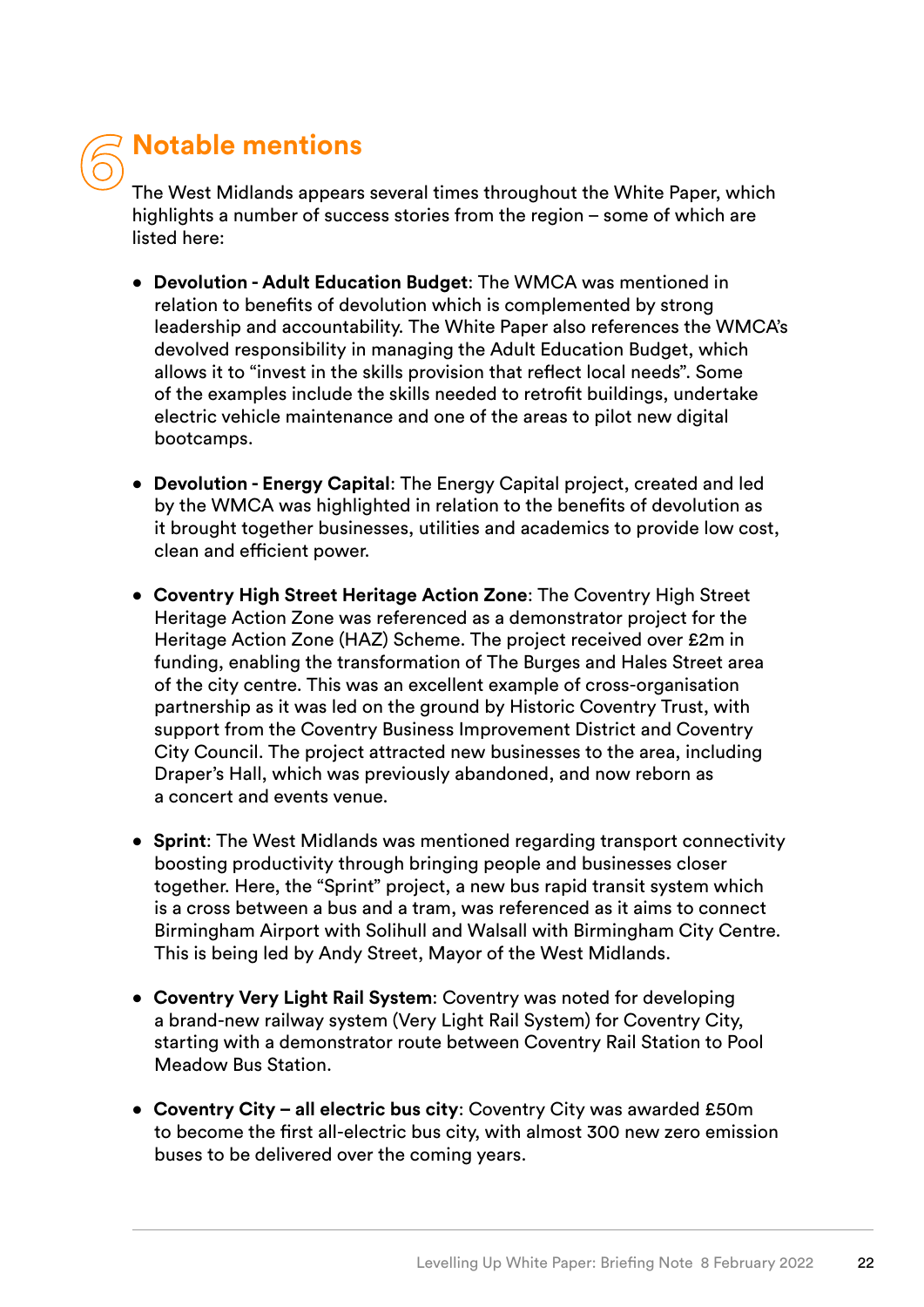- **Transport-led regeneration**: In relation to transport-led regeneration, the Curzon Street Station project in Birmingham City Centre which will eventually house HS2 project was used as an example of unlocking land around public transport sites. The HS2 Growth Strategy anticipates 43,600 gross, and 19,600 net, additional jobs, along with 2,200 new homes and £1.6bn per annum in net additional GVA around the Curzon Street area.
- **Public-Private Partnerships**: The WMCA was referenced as an example of public sector-led partnerships with the private sector to realise the ambition of the West Midlands to become a "Smart City". The West Midlands Smart City Region Programme will Scale-Up Digital opportunities across the region using a special purpose vehicle (SPV) that brings together the public sector, the private sector (including start-ups and leading institutional investors) as well as the region's pioneering research institutions, under the leadership of the WMCA Mayor, Andy Street.
- **West Midlands 5G**: The West Midlands 5G programme was highlighted as success story as one of the 5G Testbed and Trail areas, in relation to digital connectivity. The Government provided £21m over three years, alongside support from local government and private sector organisations, such as Mobile Network Operators, to create the West Midlands 5G programme. This resulted in the roll out of 5G in the West Midlands being accelerated by over 6 months, meaning that the West Midlands is among the best-connected places for 5G in the UK. Alongside this, WM5G has delivered several firsts, including a 5G road sensor network, 5G connected ambulances and capsule endoscopy trials.
- **Institute of Technology**: The Black Country and Marches Institute of Technology in Dudley was used as a case study in reference to the policy of strengthening institutions. It outlined how the Black Country and Marches Institute of Technology delivered high level technical training in areas such as manufacturing, construction and medical engineering in order to meet the needs of the local employers and learners. The Department for Education will be investing £17m in new facilities and equipment for this institute of technology. The courses were co-designed with local such as Avensys, Fulcro Engineering, Thomas Dudley Ltd and the Dudley Group NHS Foundation Trust.
- **Commonwealth Games**: The Commonwealth Games was highlighted as a case study of good practice in public sector procurement. It has embedded social value in its business and supply chain to measure the difference the Games can make to Birmingham, the West Midlands and its people. This includes the benefits and changes for local people around jobs, sustainability, health and well-being, inclusivity and human rights.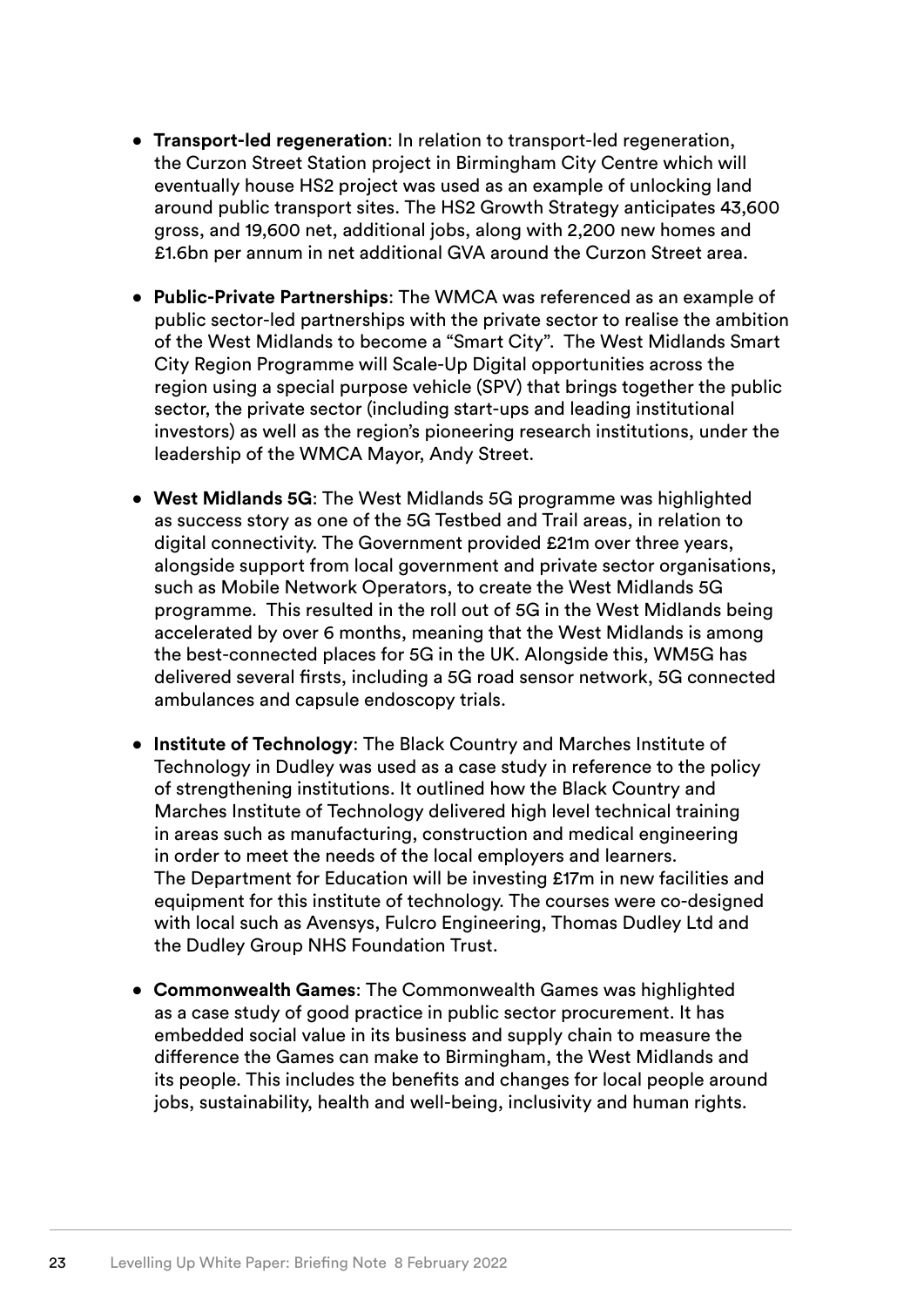# **Annexes**

## **Annex 1**

#### **Devolution Framework**

**Level 3** – A single institution or County Council with a directly elected mayor (DEM), across a FEA or whole county area

Level 2 – A single institution or County Council without a DEM, across a FEA or whole county area

Level 1 – Local authorities working together across a FEA or whole county area e.g. through a joint committee

| <b>Function</b>                                     | <b>Detail</b>                                                                                                                                                | и | 2 | L3 |
|-----------------------------------------------------|--------------------------------------------------------------------------------------------------------------------------------------------------------------|---|---|----|
| <b>Strategic role in</b>                            | Host for Government functions best delivered at a strategic level<br>involving more than one local authority e.g. Local Nature Recovery<br><b>Strategies</b> | ✓ | ✓ |    |
| delivering<br>services                              | Opportunity to pool services at a strategic level                                                                                                            | ✓ |   | ✓  |
|                                                     | Opportunity to adopt innovative local proposals to deliver action on<br>climate change and the UK's Net Zero targets                                         | ✓ | ✓ |    |
| <b>Supporting local</b><br><b>businesses</b>        | LEP functions including hosting strategic business voice                                                                                                     |   | ✓ | ✓  |
|                                                     | Control of appropriate local transport functions e.g. local transport plans*                                                                                 |   | ✓ | ✓  |
|                                                     | Defined key route network*                                                                                                                                   |   |   | ✓  |
| <b>Local control</b><br>of sustainable              | Priority for new rail partnerships with Great British Railways - influencing<br>local rail offer, e.g. services and stations                                 |   |   | ✓  |
| transport                                           | Ability to introduce bus franchising                                                                                                                         |   | ✓ | ✓  |
|                                                     | Consolidation of existing core local transport funding for local road<br>maintenance and smaller upgrades into a multi-year integrated settlement            |   |   | ✓  |
| <b>Investment</b>                                   | UKSPF planning and delivery at a strategic level                                                                                                             |   | ✓ | ✓  |
| spending                                            | Long-term investment fund, with an agreed annual allocation                                                                                                  |   |   | v  |
| <b>Giving adults</b><br>the skills for              | Devolution of Adult Education functions and the core Adult Education<br><b>Budget</b>                                                                        |   | ✓ | V  |
| the labour                                          | Providing input into Local Skills Improvement Plans                                                                                                          |   | J | ✓  |
| market                                              | Role in designing and delivering future contracted employment programmes                                                                                     |   |   | J  |
|                                                     | Ability to establish Mayoral Development Corporations (with consent of<br>host local planning authority)                                                     |   |   | ✓  |
| Local control of<br><b>infrastructure</b>           | Devolution of locally-led brownfield funding                                                                                                                 |   |   | ✓  |
| decisions                                           | Strategic partnerships with Homes England across the Affordable<br>Housing Programme and brownfield funding                                                  |   |   | ✓  |
|                                                     | Homes England compulsory purchase powers (held concurrently)                                                                                                 |   | ✓ | ✓  |
| <b>Keeping the</b><br>public safe and<br>healthy    | Mayoral control of Police and Crime Commissioner (PCC) functions<br>where boundaries align^                                                                  |   |   | ✓  |
|                                                     | Clear defined role in local resilience*                                                                                                                      |   | ✓ | ✓  |
|                                                     | Where desired offer MCAs a duty for improving the public's health<br>(concurrently with local authorities)                                                   |   |   | ✓  |
| <b>Financing local</b>                              | Ability to introduce mayoral precepting on council tax*                                                                                                      |   |   | ✓  |
| initiatives for<br>residents and<br><b>business</b> | Ability to introduce supplement on business rates (increases subject to ballot)                                                                              |   |   | ✓  |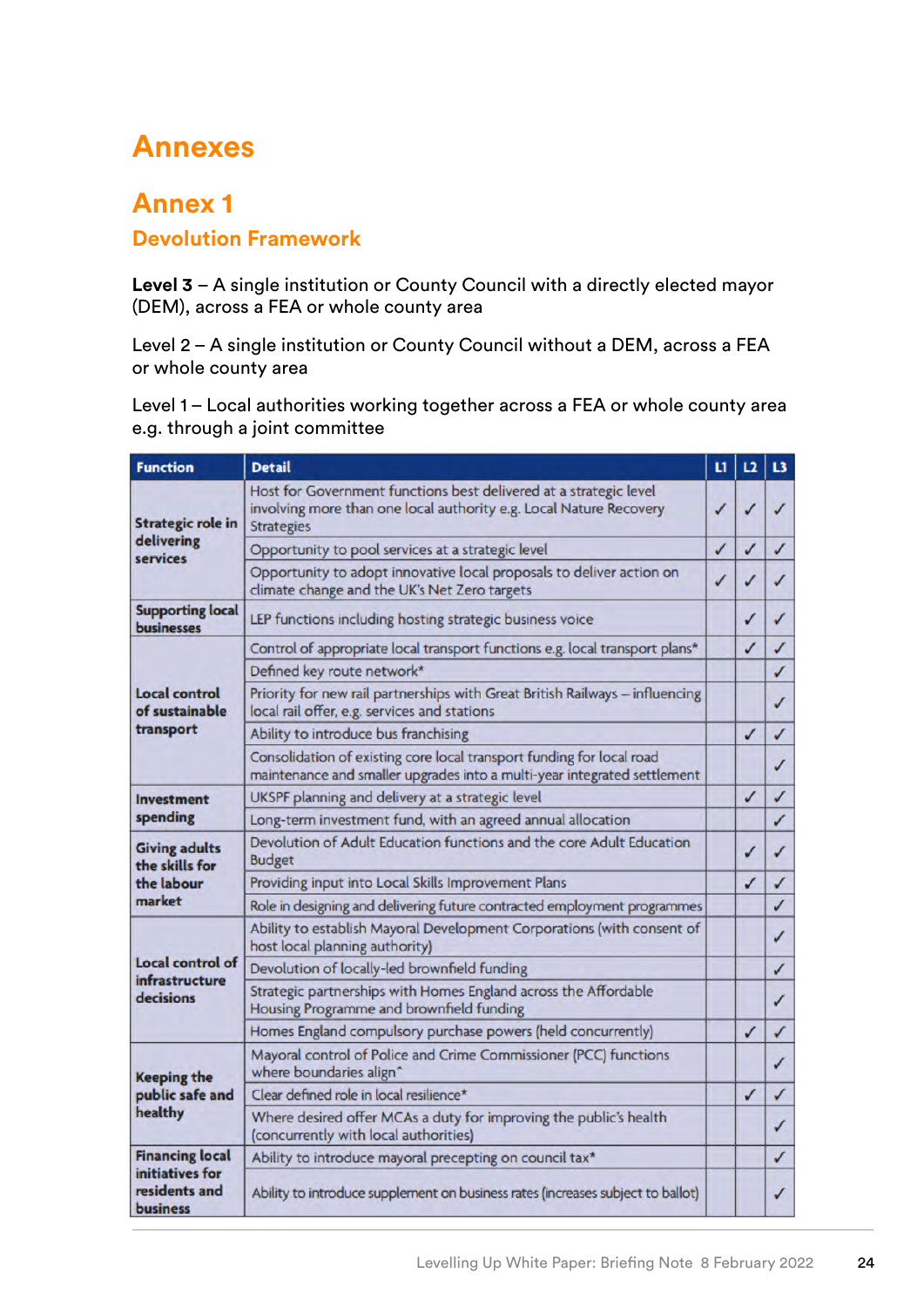# **Annex 2**

### **Summary of our regional asks (based on September 2021 paper agreed by Mayor & Leaders)**

| <b>Category</b>                        | <b>Ask</b>                                                                                                                                                                                                                                                                                                                        | <b>Situation following LUWP</b>                                                                                                                                                                     |
|----------------------------------------|-----------------------------------------------------------------------------------------------------------------------------------------------------------------------------------------------------------------------------------------------------------------------------------------------------------------------------------|-----------------------------------------------------------------------------------------------------------------------------------------------------------------------------------------------------|
| <b>Building</b><br>Human<br>Capital    | Endow MCAs with single devolved funding pot<br>aligning the Adult Education Budget with the<br>National Skills Fund and the 'people' element of<br><b>UKSPF</b>                                                                                                                                                                   | UKSPF secured for MCAs. No<br>explicit devo commitment on<br>NSF - will have to be part of<br>negotiations                                                                                          |
|                                        | Devolve services provided by the Careers and<br><b>Enterprise Company and National Careers</b><br><b>Service to MCAs</b>                                                                                                                                                                                                          | No explicit commitment here -<br>will have to be part of negotiations                                                                                                                               |
|                                        | Give MCAs co-commissioning responsibilities<br>for technical and vocational training for 16-18<br>year olds, including T Levels                                                                                                                                                                                                   | No explicit devo commitment<br>here - will have to be part of<br>negotiations                                                                                                                       |
|                                        | Give MCAs co-commissioning responsibilities<br>for employment support programmes such as<br>Restart                                                                                                                                                                                                                               | MCAs to be able to get "role<br>in designing and delivering<br>future contracted employment<br>programmes" - exact scope TBD<br>in negotiations. Walsall to get<br>employment and skills pathfinder |
| Supporting<br>Growth and<br>Enterprise | Ensure that the multi-billion increase in R&D<br>spending guaranteed at the last Budget is<br>targeted outside the golden-triangle, including<br>by directly devolving appropriate R&D budgets<br>to MCAs (such as UKRI's Strength in Places fund)                                                                                | R&D mission commits to<br>substantial rebalancing by 2030<br>of where R&D budget goes                                                                                                               |
|                                        | Invest in strategic assets that enable<br>translational innovation linked to regional<br>cluster growth opportunities                                                                                                                                                                                                             | WM to be one of three innovation<br>accelerators. To also get support<br>for Smart City Region proposal                                                                                             |
|                                        | Close the gap between the South East and the<br>West Midlands in SME investment by providing<br>funding to support a WM SME Investment Fund                                                                                                                                                                                       | No explicit devo commitment here<br>(CSR commitments around more<br>money for BBB etc rehearsed) -<br>will have to be part of negotiation                                                           |
|                                        | Devolve DCMS funding relating to urban con<br>nectivity and trials and testbeds to MCAs                                                                                                                                                                                                                                           | Smart City Region Proposal may<br>cover this (not clear which funds<br>it will draw from)                                                                                                           |
|                                        | Ensure a strong role for MCAs in the<br>specification, selection, and management of rail<br>contracts as Great British Railways is rolled out                                                                                                                                                                                     | Secured                                                                                                                                                                                             |
|                                        | Ensure that MCAs have maximum freedom of<br>manoeuvre to manage contracts with bus op-<br>erators (within the context of agreed enhanced<br>partnership of franchising models), in particular<br>by giving MCAs any further Covid recovery bus<br>funding and the ability to agree how this should<br>be disbursed with operators | <b>Commitment to BSOG devolution</b><br>noted but Recovery Funding not<br>mentioned explicitly                                                                                                      |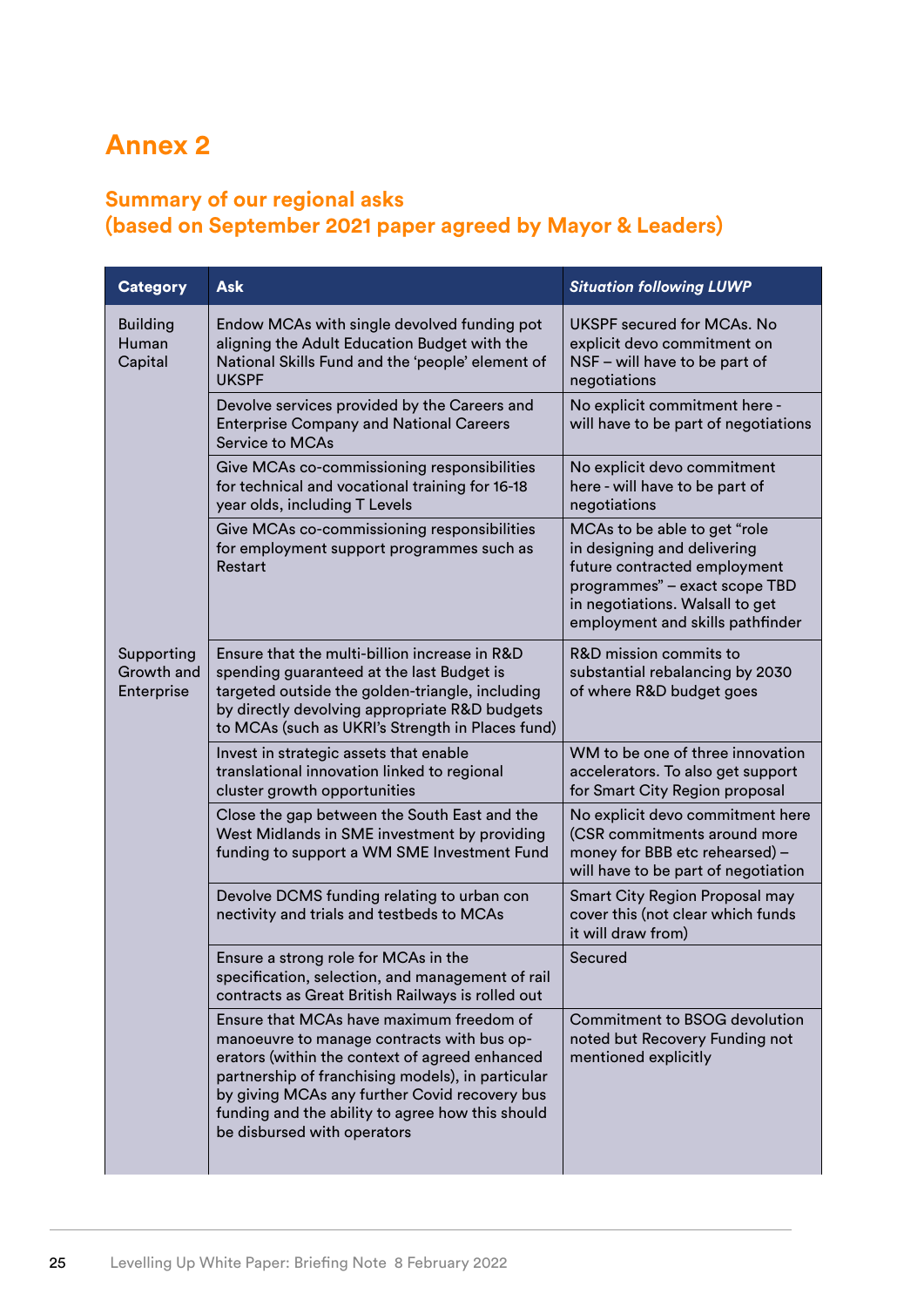| <b>Category</b>                                  | <b>Ask</b>                                                                                                                                                                                                                           | <b>Situation following LUWP</b>                                                                                                                                                                             |
|--------------------------------------------------|--------------------------------------------------------------------------------------------------------------------------------------------------------------------------------------------------------------------------------------|-------------------------------------------------------------------------------------------------------------------------------------------------------------------------------------------------------------|
| Supporting<br>Growth and<br>Enterprise<br>(Cont) | Devolve further investment promotion pow-<br>ers to the region                                                                                                                                                                       | No explicit devo commitment<br>here - will have to be part<br>of negotiations (NB Ofl<br>establishing regional presence<br>and other activities driven from<br>centre will not substitute for<br>devo here) |
|                                                  | Resource regions to enhance their ability<br>to handle all relevant trade investment and<br>promotion responsibilities, and so that they<br>can create strategic subsidy and incentive<br>funds to compete for high value investment | No explicit devo commitment<br>here - will have to be part<br>of negotiations (NB Ofl<br>establishing regional presence<br>and other activities driven from<br>centre will not substitute for<br>devo here) |
| Net Zero                                         | Provide MCAs with a clear role in delivering<br>regional energy infrastructure investment<br>alongside the Future Systems Operator                                                                                                   | No explicit devo commitment<br>here - will have to be part of<br>negotiations                                                                                                                               |
|                                                  | Give MCAs responsibility and resourcing<br>for Local Area Energy Planning through a<br>Net Zero Infrastructure Delivery Board                                                                                                        | No explicit devo commitment<br>here - will have to be part of<br>negotiations                                                                                                                               |
|                                                  | Expand the powers and scope of regional<br><b>Energy Innovation Zones</b>                                                                                                                                                            | No explicit devo commitment<br>here - will have to be part of<br>negotiations                                                                                                                               |
|                                                  | Devolve further portions of existing retrofit<br>funds in BEIS through a regional Retrofit<br><b>Commissioning Framework</b>                                                                                                         | No explicit devo commitment<br>here - will have to be part of<br>negotiations                                                                                                                               |
|                                                  | Devolve portions of existing EV<br>infrastructure funds to MCAs (such as<br>OZEV's LEVI and Project Rapid funds) to<br>deploy critical infrastructure such as<br>rapid-charging spines                                               | No explicit devo commitment<br>here - will have to be part of<br>negotiations                                                                                                                               |

NB. These proposals were submitted for a proposed devolution deal. Whilst some will have been directly address by the White Paper, the majority will form part of the Deepening Devolution Deal negotiations.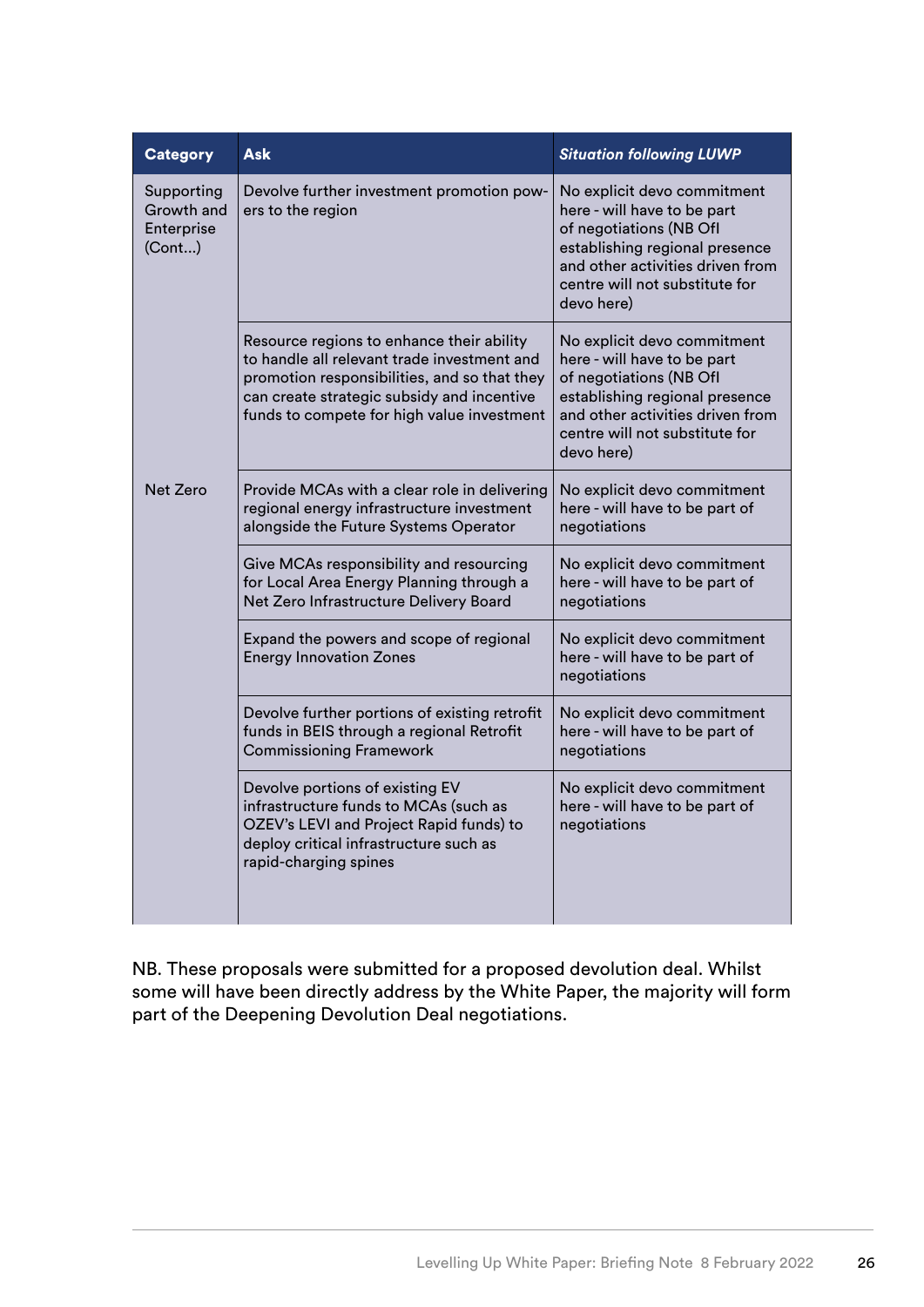# **Annex 3**

## **Leveling Up White Paper 12 missions – and alignment with WMCA Aims & Objectives**

| <b>12 Levelling Up Missions</b>                                                                                                              |                                                                                                                                                                                                                                                                                                                                                                                                         | <b>WMCA Aims &amp; Objectives</b>                                                                                                                                                                                                                                                                                                                                                                                                                                                                                                                                                                                                                                         |
|----------------------------------------------------------------------------------------------------------------------------------------------|---------------------------------------------------------------------------------------------------------------------------------------------------------------------------------------------------------------------------------------------------------------------------------------------------------------------------------------------------------------------------------------------------------|---------------------------------------------------------------------------------------------------------------------------------------------------------------------------------------------------------------------------------------------------------------------------------------------------------------------------------------------------------------------------------------------------------------------------------------------------------------------------------------------------------------------------------------------------------------------------------------------------------------------------------------------------------------------------|
| <b>Focus Area</b>                                                                                                                            | <b>Mission</b>                                                                                                                                                                                                                                                                                                                                                                                          | <b>Aligned Objectives</b>                                                                                                                                                                                                                                                                                                                                                                                                                                                                                                                                                                                                                                                 |
| Boost productivity, pay, jobs and living<br>standards by growing the private sector,<br>especially in those places where they are<br>lagging |                                                                                                                                                                                                                                                                                                                                                                                                         |                                                                                                                                                                                                                                                                                                                                                                                                                                                                                                                                                                                                                                                                           |
| Living<br><b>Standards</b>                                                                                                                   | By 2030, pay, employment and<br>productivity will have risen in<br>every area of the UK, with each<br>region containing a globally<br>competitive city, and the<br>gap between the top performing<br>and other areas closing.                                                                                                                                                                           | Create optimum conditions for<br>businesses to grow, by ensuring they<br>have the support needed to start up,<br>scale up and succeed. [1.2]<br>Ensure public and private investment<br>opportunities create good work<br>opportunities for local people and more<br>contracts for local businesses. [1.5]                                                                                                                                                                                                                                                                                                                                                                |
| Research &<br>Development<br>(R&D)                                                                                                           | By 2030, domestic public<br>investment in R&D outside the<br><b>Greater South East will increase</b><br>by at least one third over the<br>Spending Review period and at<br>least 40 percent by 2030, with<br>that additional government<br>funding seeking to leverage<br>at least twice as much private<br>sector investment over the long<br>term to stimulate innovation and<br>productivity growth. | Drive growth by developing regional<br>strategies and plans focussed on<br>priority clusters, boosting innovation,<br>and securing investment. [1.1]<br>Support social innovation to tackle<br>complex and longstanding challenges<br>facing our communities, where<br>mutually agreed with partners. [2.3]<br>Be national pioneers in advanced<br>methods of construction, zero carbon<br>housing [4.2]<br>Convene partners to drive industrial<br>decarbonisation and grow the low<br>carbon and circular economy. [4.3]<br>Pioneer and embed transport<br>innovations and behaviour change to<br>reduce emissions, improve air quality<br>and create green jobs. [4.4] |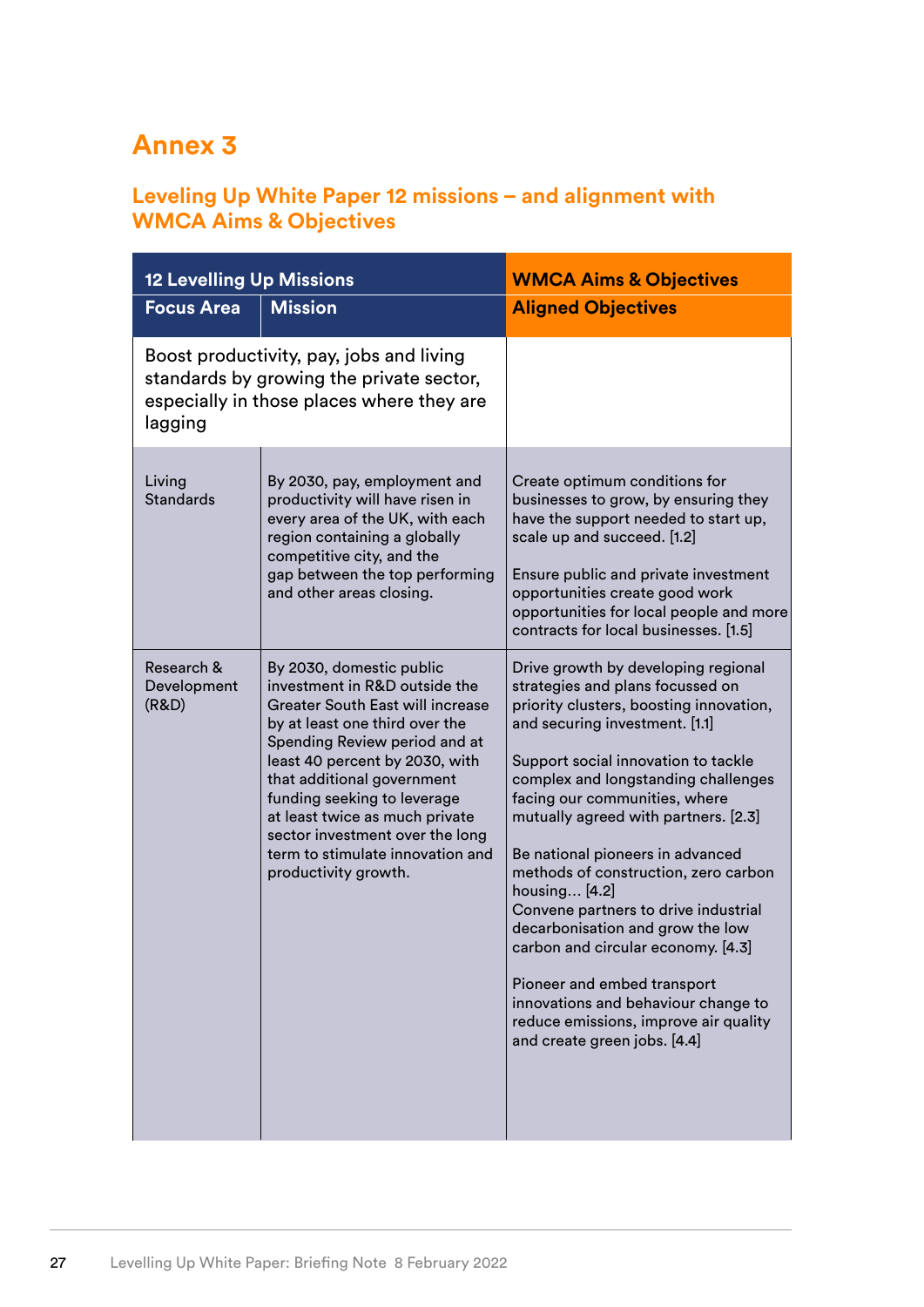| <b>12 Levelling Up Missions</b> |                                                                                                                                                                                                        | <b>WMCA Aims &amp; Objectives</b>                                                                                                                                                                                                                                                                                                                                                                                                                                                                                                                                                    |
|---------------------------------|--------------------------------------------------------------------------------------------------------------------------------------------------------------------------------------------------------|--------------------------------------------------------------------------------------------------------------------------------------------------------------------------------------------------------------------------------------------------------------------------------------------------------------------------------------------------------------------------------------------------------------------------------------------------------------------------------------------------------------------------------------------------------------------------------------|
| <b>Focus Area</b>               | <b>Mission</b>                                                                                                                                                                                         | <b>Aligned Objectives</b>                                                                                                                                                                                                                                                                                                                                                                                                                                                                                                                                                            |
| Transport<br>Infrastructure     | By 2030, local public transport<br>connectivity across the country<br>will be significantly closer to<br>the standards of London, with<br>improved services, simpler fares<br>and integrated ticketing | Deliver and operate a safe, accessible,<br>affordable, reliable and sustainable<br>transport system together with our<br>partners. [3.1]<br>Build and develop transport<br>infrastructure that is sustainable,<br>active, low congestion and integrated<br>with key projects like HS2. [3.2]<br>Work with partners to attract<br>investment in and deliver programmes<br>to support net zero development and<br>infrastructure. [4.1]<br>Pioneer and embed transport<br>innovations and behaviour change to<br>reduce emissions, improve air quality<br>and create green jobs. [4.4] |
| <b>Digital</b><br>Connectivity  | By 2030, the UK will have<br>nationwide<br>gigabit-capable broadband<br>and 4G coverage, with 5G<br>coverage for the majority of the<br>population.                                                    | Create optimum conditions for<br>businesses to grow, by ensuring they<br>have the support needed to start<br>up, scale up and succeed. [1.2]<br>Work with partners to identify and<br>address the different barriers faced by<br>our diverse communities [2.2]<br>Work with partners to attract<br>investment in and deliver programmes<br>to support net zero development and<br>infrastructure. [4.1]                                                                                                                                                                              |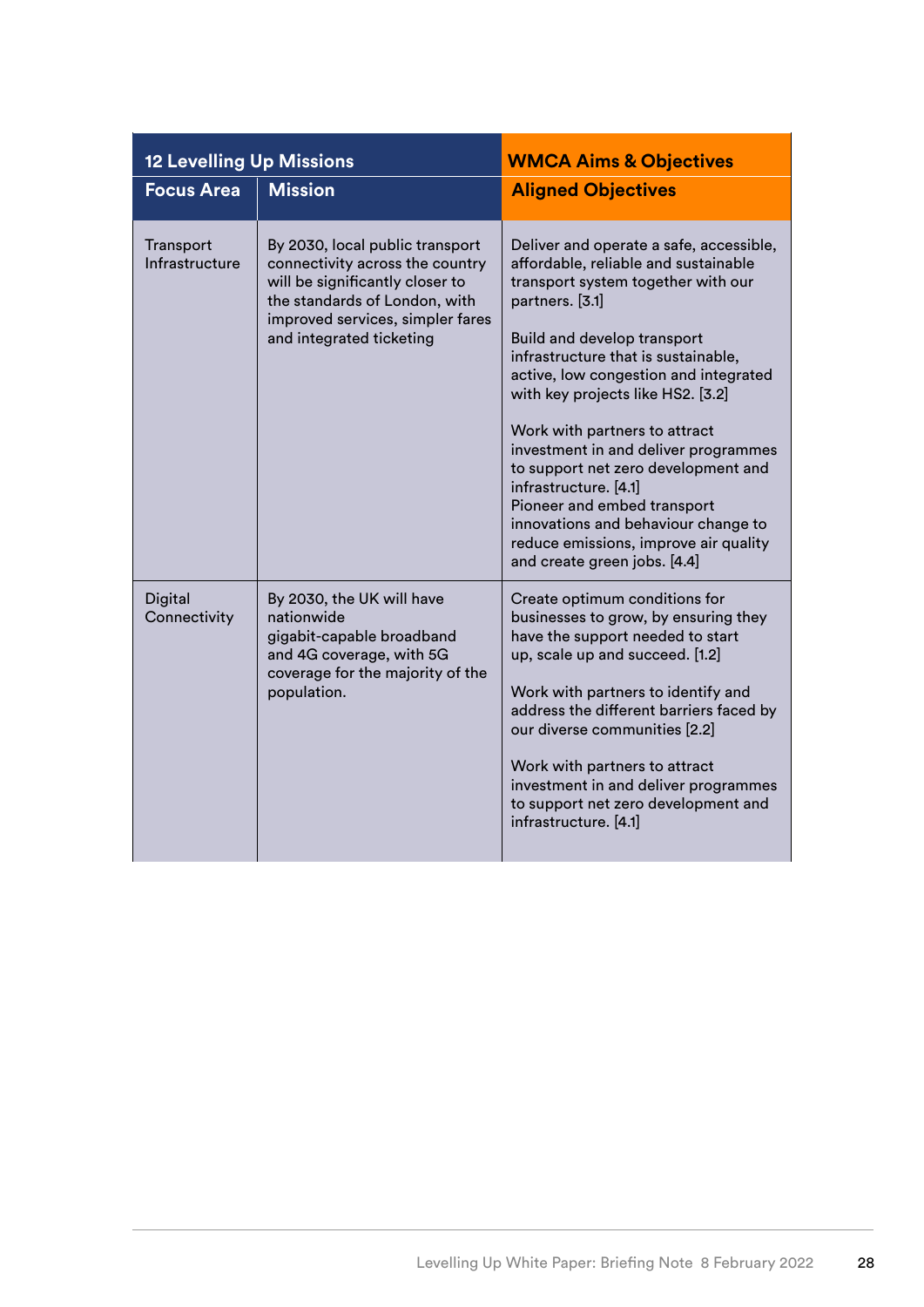| <b>12 Levelling Up Missions</b>                                                                           |                                                                                                                                                                                                                                                                                                                                                                                                 | <b>WMCA Aims &amp; Objectives</b>                                                                                                                                                                                                                                                                                                                                                                                       |
|-----------------------------------------------------------------------------------------------------------|-------------------------------------------------------------------------------------------------------------------------------------------------------------------------------------------------------------------------------------------------------------------------------------------------------------------------------------------------------------------------------------------------|-------------------------------------------------------------------------------------------------------------------------------------------------------------------------------------------------------------------------------------------------------------------------------------------------------------------------------------------------------------------------------------------------------------------------|
| <b>Focus Area</b>                                                                                         | <b>Mission</b>                                                                                                                                                                                                                                                                                                                                                                                  | <b>Aligned Objectives</b>                                                                                                                                                                                                                                                                                                                                                                                               |
| Spread opportunities and improve public<br>services, especially in those places where<br>they are weakest |                                                                                                                                                                                                                                                                                                                                                                                                 |                                                                                                                                                                                                                                                                                                                                                                                                                         |
| Education                                                                                                 | By 2030, the number of primary<br>school children achieving the<br>expected standard in reading,<br>writing and maths will have<br>significantly increased. In<br>England, this will mean 90%<br>of children will achieve the<br>expected standard, and the<br>percentage of children meeting<br>the expected standard in the<br>worst performing areas will have<br>increased by over a third. | Work with partners to identify and<br>address the different barriers faced by<br>our diverse communities [2.2]<br>Work with partners to understand<br>their priorities, convene around<br>shared opportunities, and deliver<br>together. [5.1]                                                                                                                                                                          |
| <b>Skills</b>                                                                                             | By 2030, the number of people<br>successfully completing high<br>quality skills training will have<br>significantly increased in every<br>area of the UK. In England,<br>this will lead to 200,000 more<br>people successfully completing<br>high quality skills training<br>annually, driven by 80,000 more<br>people completing courses in<br>the lowest skilled areas.                       | Create optimum conditions for<br>businesses to grow, by ensuring they<br>have the support needed to start up,<br>scale up and succeed. [1.2]<br>Invest in training and skills<br>programmes that help businesses<br>grow and our citizens secure good<br>jobs. [1.3]<br>Work with partners to give our<br>communities access to training and<br>employment support to secure and<br>succeed in new opportunities. [2.1] |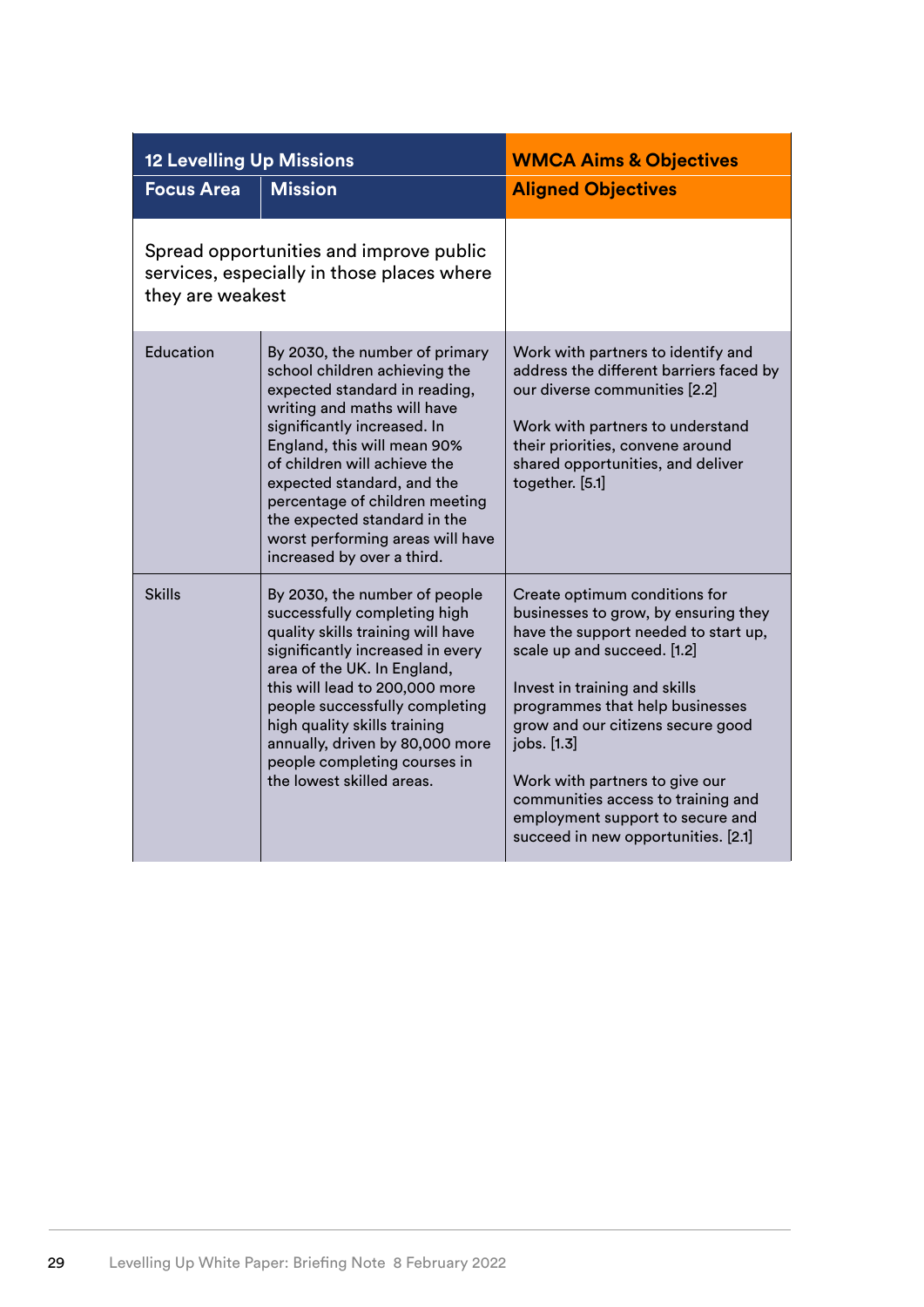| <b>12 Levelling Up Missions</b> |                                                                                                                                                                            | <b>WMCA Aims &amp; Objectives</b>                                                                                                                                                                                                                                                                                                                                                                   |
|---------------------------------|----------------------------------------------------------------------------------------------------------------------------------------------------------------------------|-----------------------------------------------------------------------------------------------------------------------------------------------------------------------------------------------------------------------------------------------------------------------------------------------------------------------------------------------------------------------------------------------------|
| <b>Focus Area</b>               | <b>Mission</b>                                                                                                                                                             | <b>Aligned Objectives</b>                                                                                                                                                                                                                                                                                                                                                                           |
| Health                          | By 2030, the gap in Healthy Life<br>Expectancy (HLE) between local<br>areas where it is highest and<br>lowest will have narrowed, and<br>by 2035 HLE will rise by 5 years. | Work with partners to identify and<br>address the different barriers faced by<br>our diverse communities. [2.2]<br>Support social innovation to tackle<br>complex and longstanding challenges<br>facing our communities, where<br>mutually agreed with partners. [2.3]<br>Work with partners to understand<br>their priorities, convene around shared<br>opportunities, and deliver together. [5.1] |
| Wellbeing                       | By 2030, measures of wellbeing<br>will have improved in every area<br>of the UK, with the gap between<br>top performing and other areas<br>closing.                        | Work with partners to identify and<br>address the different barriers faced by<br>our diverse communities. [2.2]<br>Support social innovation to tackle<br>complex and longstanding challenges<br>facing our communities, where<br>mutually agreed with partners. [2.3]<br>Work with partners to understand<br>their priorities, convene around shared<br>opportunities, and deliver together. [5.1] |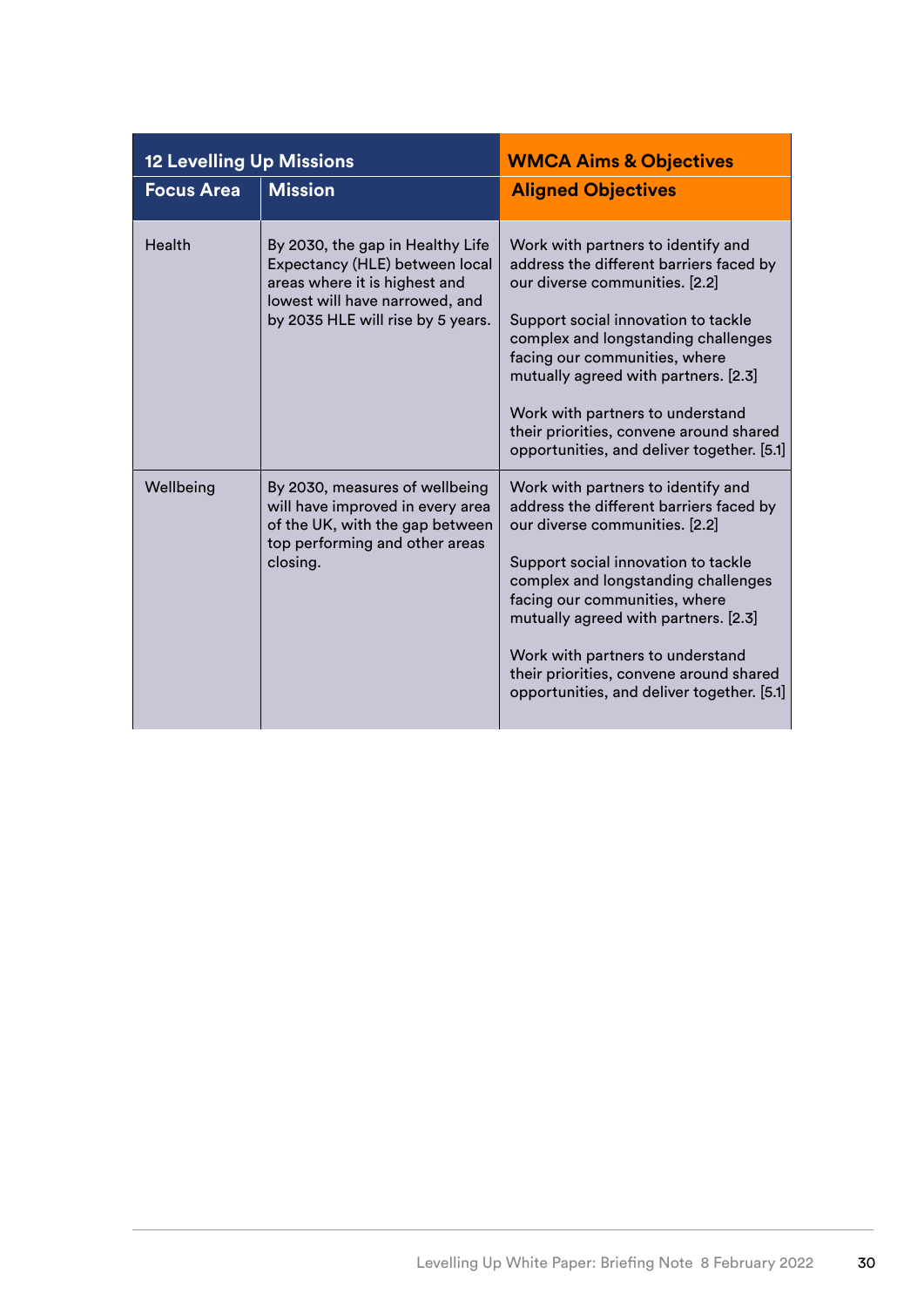| <b>12 Levelling Up Missions</b>                                                                                     |                                                                                                                                                                                                                                                         | <b>WMCA Aims &amp; Objectives</b>                                                                                                                                                                                                                                                                                                                                                                                                                                                                                                                                                                                                                                                                                                                                                                                                                                                                                                                                                                                                                                                                                                                                  |
|---------------------------------------------------------------------------------------------------------------------|---------------------------------------------------------------------------------------------------------------------------------------------------------------------------------------------------------------------------------------------------------|--------------------------------------------------------------------------------------------------------------------------------------------------------------------------------------------------------------------------------------------------------------------------------------------------------------------------------------------------------------------------------------------------------------------------------------------------------------------------------------------------------------------------------------------------------------------------------------------------------------------------------------------------------------------------------------------------------------------------------------------------------------------------------------------------------------------------------------------------------------------------------------------------------------------------------------------------------------------------------------------------------------------------------------------------------------------------------------------------------------------------------------------------------------------|
| <b>Focus Area</b>                                                                                                   | <b>Mission</b>                                                                                                                                                                                                                                          | <b>Aligned Objectives</b>                                                                                                                                                                                                                                                                                                                                                                                                                                                                                                                                                                                                                                                                                                                                                                                                                                                                                                                                                                                                                                                                                                                                          |
| Restore a sense of community, local<br>pride and belonging, especially in those<br>places where they have been lost |                                                                                                                                                                                                                                                         |                                                                                                                                                                                                                                                                                                                                                                                                                                                                                                                                                                                                                                                                                                                                                                                                                                                                                                                                                                                                                                                                                                                                                                    |
| Pride in Place                                                                                                      | By 2030, pride in place, such as<br>people's satisfaction with their<br>town centre and engagement<br>in local culture and community,<br>will have risen in every area of<br>the UK, with the gap between<br>top performing and other areas<br>closing. | Work with local authorities to support<br>the role of culture and sport in making<br>the region a good place to live, work,<br>visit and invest. [1.4]<br>Work with partners to identify and<br>address the different barriers faced by<br>our diverse communities. [2.2]<br>Deliver and operate a safe, accessible,<br>affordable, reliable and sustainable<br>transport system together with our<br>partners. [3.1]<br>Build and develop transport<br>infrastructure that is sustainable,<br>active, low congestion and integrated<br>with key projects like HS2. [3.2]<br>Invest in and support housing and<br>regeneration schemes, working closely<br>with private sector and local authorities<br>to unlock to unlock and accelerate<br>sustainable delivery. [3.3]<br>Support and deliver co-ordinated<br>investment packages with our partners<br>across key corridors and local, town,<br>and city centres. [3.4]<br>Pioneer and embed transport<br>innovations and behaviour change to<br>reduce emissions, improve air quality<br>and create green jobs. [4.4]<br>Work with partners to increase<br>investment in nature and our<br>surroundings. [4.5] |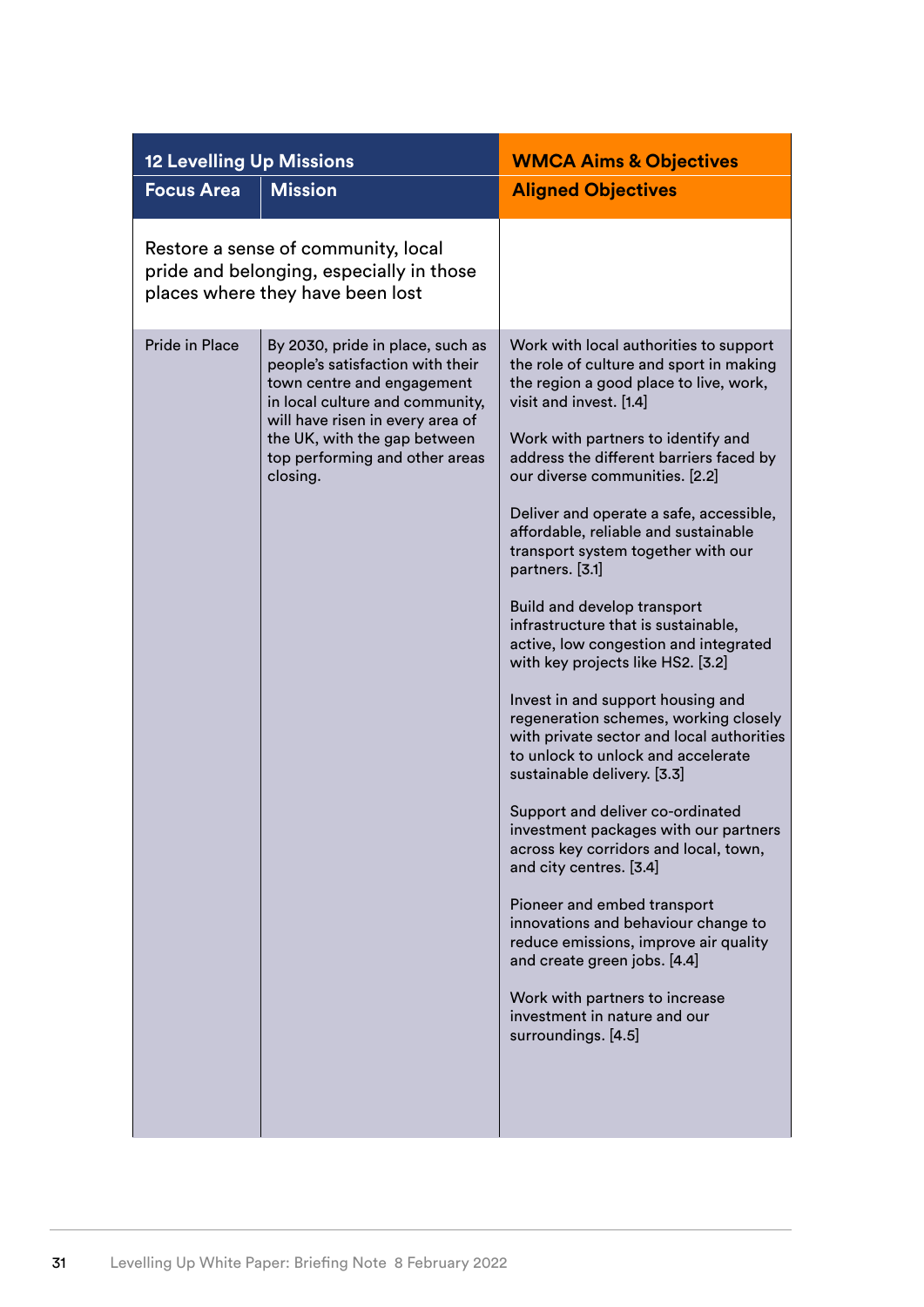| <b>12 Levelling Up Missions</b> |                                                                                                                                                                                                                                                                                                            | <b>WMCA Aims &amp; Objectives</b>                                                                                                                                                                                                                                                                                                                                                                                                                                                                                                               |
|---------------------------------|------------------------------------------------------------------------------------------------------------------------------------------------------------------------------------------------------------------------------------------------------------------------------------------------------------|-------------------------------------------------------------------------------------------------------------------------------------------------------------------------------------------------------------------------------------------------------------------------------------------------------------------------------------------------------------------------------------------------------------------------------------------------------------------------------------------------------------------------------------------------|
| <b>Focus Area</b>               | <b>Mission</b>                                                                                                                                                                                                                                                                                             | <b>Aligned Objectives</b>                                                                                                                                                                                                                                                                                                                                                                                                                                                                                                                       |
| Housing                         | By 2030, renters will have a<br>secure path to ownership with<br>the number of first-time buyers<br>increasing in all areas; and the<br>government's ambition is for the<br>number of non-decent rented<br>homes to have fallen by 50%,<br>with the biggest improvements<br>in the lowest performing areas | Invest in and support housing and<br>regeneration schemes, working closely<br>with private sector and local authorities<br>to unlock to unlock and accelerate<br>sustainable delivery. [3.3]                                                                                                                                                                                                                                                                                                                                                    |
| Crime                           | By 2030, homicide, serious<br>violence and neighbourhood<br>crime will have fallen, focused<br>on the worst affected areas.                                                                                                                                                                                | Work with partners to identify and<br>address the different barriers faced by<br>our diverse communities. [2.2]<br>Support social innovation to tackle<br>complex and longstanding challenges<br>facing our communities, where<br>mutually agreed with partners. [2.3]<br>Deliver and operate a safe, accessible,<br>affordable, reliable and sustainable<br>transport system together with our<br>partners. [3.1]<br>Work with partners to understand<br>their priorities, convene around shared<br>opportunities, and deliver together. [5.1] |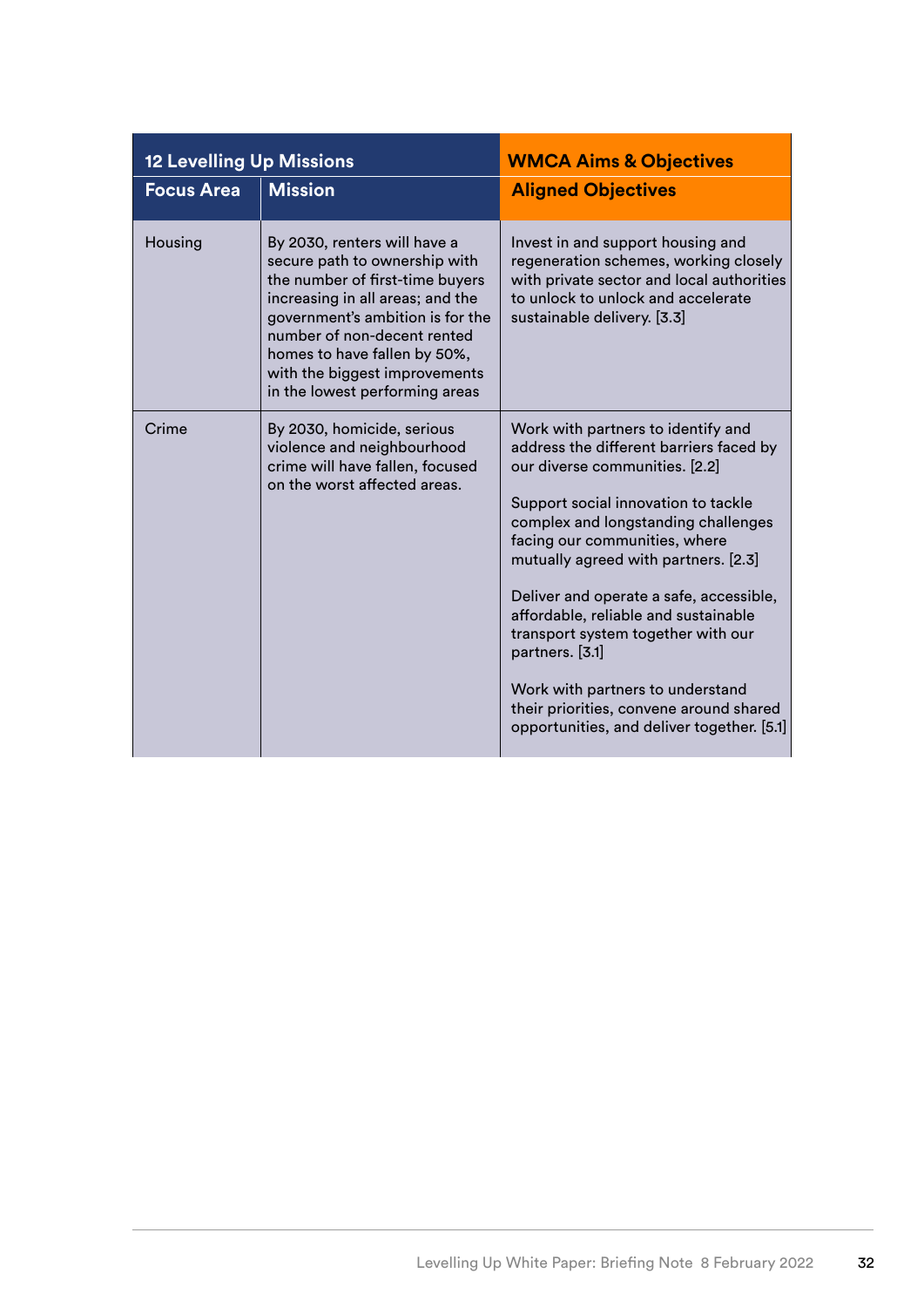| <b>12 Levelling Up Missions</b>                                                              |                                                                                                                                                                                                        | <b>WMCA Aims &amp; Objectives</b>                                                                                                                                                                                                                              |
|----------------------------------------------------------------------------------------------|--------------------------------------------------------------------------------------------------------------------------------------------------------------------------------------------------------|----------------------------------------------------------------------------------------------------------------------------------------------------------------------------------------------------------------------------------------------------------------|
| <b>Focus Area</b>                                                                            | <b>Mission</b>                                                                                                                                                                                         | <b>Aligned Objectives</b>                                                                                                                                                                                                                                      |
| Empower local leaders and<br>communities, especially in those<br>places lacking local agency |                                                                                                                                                                                                        |                                                                                                                                                                                                                                                                |
| Local<br>leadership                                                                          | By 2030, every part of England<br>that wants one will have a<br>devolution deal with powers at<br>or approaching the highest level<br>of devolution with a simplified,<br>long-term funding settlement | Work with partners to understand<br>their priorities, convene around shared<br>opportunities, and deliver together. [5.1]<br>We will work with central government<br>to gain new powers and resources<br>for the region, including double<br>devolution. [5.2] |

• Effectively WMCA Objective 5.2 – We will work with central government to gain new powers and resources for the region, including double devolution – aligns with all 12 Missions and underpins the Levelling Up White Paper's identified 'deeper devolution deal' opportunity.